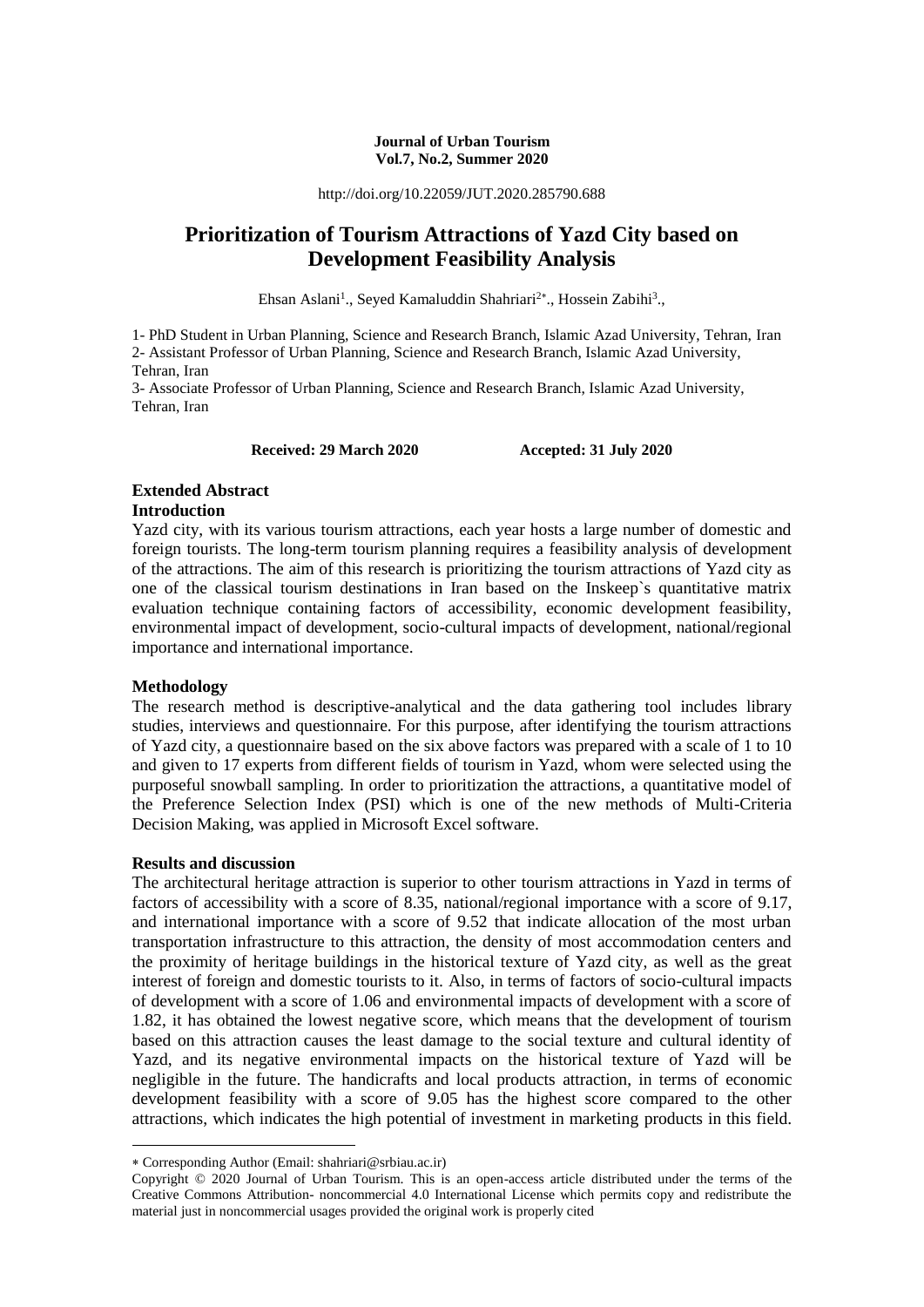Also, the lowest positive score in terms of factors of accessibility with a score of 5.11, national/regional importance with a score of 6.76 and international importance with a score of 6.29 are allocated to special sports venues and facilities, which indicates the lack of development of sport infrastructure and equipment and lack of attention to Yazd as a host of competitions and sports events at the national and international levels. Furthermore, the culture and local traditions attraction is at the lowest level in terms of economic development feasibility factor with a score of 7.52, which indicates the low economic efficiency of tourism development based on this attraction. The highest negative score in terms of factors of socio-cultural impacts of development with a score of 3.48 and environmental impact of development with a score of 6.41 were attributed to manufacturers' sales center and mines. The reasons for this could be the change in population structure of Yazd city because of the uncontrolled migration of employed non-native workers in these industries during recent years and potential pollution due to lack of proper positioning and concentration of industry-related activities at Yazd's entrances.

According to the expert's opinions, the most important factors of the development feasibility of Yazd's tourism attractions in order of importance include national/regional component and then, with slight difference, the economic development feasibility one. Therefore, it can be inferred that targeting base for the development planning of tourism attractions in Yazd city should focus on capacity building to attract national and regional tourists. There is also the appropriate basis to ensure economic return on investment for the development of tourism attractions in Yazd city. But since the international importance factor is in the third place, the attractions of Yazd compared to the previous two factors have less potential to attract foreign tourists in the fields of heritage, health and trade. Furthermore, there is the accessibility factor, which refers to the existence of the minimum necessary facilities in the field of urban and suburban transportation and the need to pay more attention to it. Finally, the factors of socio-cultural impacts of development and environmental impacts of development are the least important, which can indicate the low development of tourism attractions in Yazd, because often these effects are less visible in destinations that are in the early stages of development.

#### **Conclusion**

The final results showed that the development priority is based on the attractions of architectural heritage; local handicrafts and products; holding special religious ceremonies; and culture and local traditions, respectively. So that, all of them indicate the tangible and intangible heritage dimensions of Yazd city. Totally, according to the prioritizing of attractions and determining the importance of factors, it can be inferred that, despite the passing of 3 years since the inscription of the Historic City of Yazd as the first city of Iran on the UNESCO's World Heritage List, there is no codified plan to take advantage of this unique opportunity to attract foreign tourists, while focusing on this potential can lead to the development of other attractions that have gained low positions. If the attractions in the destination are developed in a balanced way, there will be a clear prospect for the success of tourism. Therefore, in addition to paying attention to the Yazd`s heritage attractions, the appropriate preparation should be laid for commercial, medical and sports attractions, which requires an integrated and long-term planning.

**Keywords:** Prioritization, Tourism Attractions, Development Feasibility Analysis, Yazd City.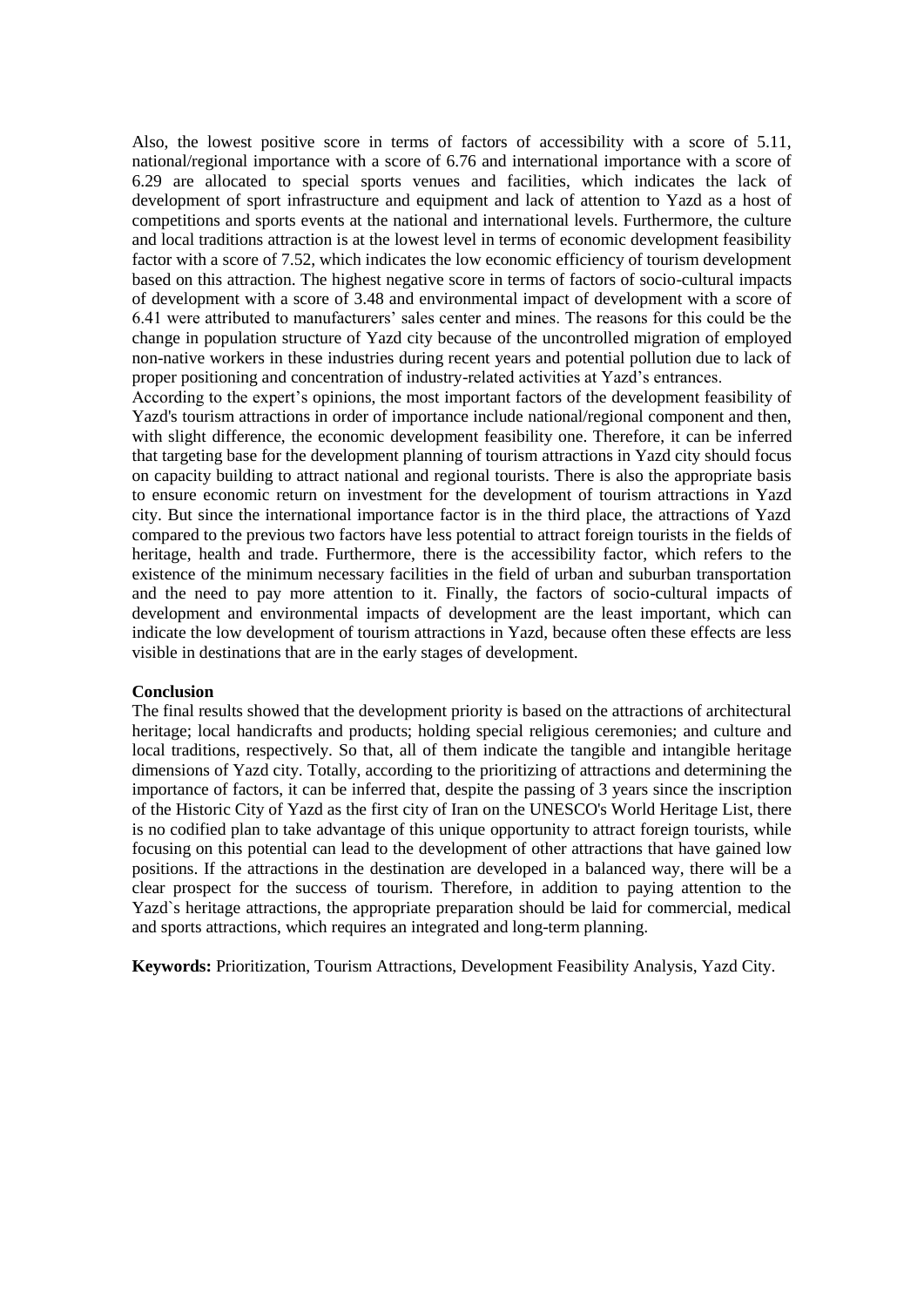**فصلنامه گردشگری شهری، دورۀ ،7 شمارۀ ،2 تابستان 1399 صص. 19-35** http://doi.org/10.22059/JUT.2020.285790.688

# **اولویتبندی جاذبههای گردشگری شهر یزد بر مبنای تحلیل امکانسنجی توسعه**

**احسان اصالنی -** دانشجوی دکتری شهرسازی، واحد علوم و تحقیقات، دانشگاه آزاد اسالمی، تهران، ایران **سید کمال الدین شبهریاری**`– استادیار شهرسازی، واحد علوم و تحقیقات، دانشگاه ازاد اسلامی، تهران، ایران **حسین ذبیحی -** دانشیار شهرسازی، واحد علوم و تحقیقات، دانشگاه آزاد اسالمی، تهران، ایران

**دریافت مقاله: 1399/01/10 پذیرش مقاله: 1399/05/10**

#### **چکیده**

شهر یزد، با دارا بودن جاذبههای گردشگری گوناگون، هرساله میزبان تعداد بسیار زیـادی از گردشـگران داخلـی و خارجی است. برنامهریزی گردشگری بلندمدت، نیازمند تحلیل امکانسنجی توسعه این جاذبهها است. هدف از این پژوهش، اولویتبندی جاذبههای گردشگری شهر یزد بهعنوان یکی از مقاصد کالسیک گردشگری در ایـران، بـر مبنای تکنیک ارزیابی ماتریس کمی اینسکیپ شامل عوامل دسترسیپذیری، امکانپذیری توسعه اقتصادی، اثرات زیستمحیطی توسعه، اثرات اجتماعی-فرهنگی توسعه، اهمیت ملی/منطقهای و اهمیـت بینالمللـی اسـت. روش تحقیق در این پژوهش، توصیفی-تحلیلی است و ابزارهـای مطالعـات کتابخانـهای، مصـاحبه و پرسشـنامه بـرای گردآوری اطالعات استفاده شد. برای این منظور پس از شناسایی جاذبههای گردشگری شـهر یـزد، پرسشـنامهای مبتنی بر شش عامل فوق با مقیاس 1 تا 10 تهیه شد و در اختیار 17 نفر از خبرگان حوزههای مختلف گردشگری شهر یزد قرار گرفت که به روش هدفمند گلوله برفی انتخاب شدند. بهمنظور اولویتبندی جاذبهها از مـدل کمـی شاخص انتخاب ارجحیت (PSI (که یکی از روشهای نوین تصمیمگیری چنـد معیـاره اسـت، در بسـتر نرمافـزار Microsoft Excel استفاده شد. بنا به یافتههای تحلیلی تحقیق، اهمیت ملی/منطقـهای و امکانپـذیری توسـعه اقتصادی، مهمترین عوامل در تحلیل امکانسنجی توسعه جاذبههای گردشگری شهر یزد بودند. نتایج نهایی نشان داد اولویت توسعه به ترتیب با جاذبههای میراث معماری؛ صنایعدستی و تولیدات محلی؛ برگـزاری مراسـم خـاص مذهبی؛ و فرهنگ و آدابورسوم محلی است که همگی بر ابعاد ملموس و ناملموس میراثی شهر یزد داللت دارند. درمجموع میتوان استنباط نمود که باوجود گذشت 3 سال از ثبت شهر تاریخی یزد بهعنوان اولین شـهر از ایـران در فهرست میراث جهانی یونسکو هیچ برنامـه مـدونی بـرای بهرهگیـری از ایـن فرصـت کمنظیـر جهـت جـذب گردشگران خارجی وجود ندارند، درحالیکه تمرکز بر این پتانسیل میتواند منجر به توسعه متوازن سـایر جاذبـهها گردد که این امر نیازمند برنامهریزی یکپارچه و بلندمدت است.

**واژگان کلیدی:** اولویتبندی، جاذبههای گردشگری، تحلیل امکانسنجی توسعه، شهر یزد.

**.** 

<sup>\*</sup> این مقاله برگرفته از رساله دکتری آقای احسان اصالنی در رشته شهرسازی به راهنمایی نویسنده دوم و مشاوره نویسـنده سـوم در دانشـکده عمران، هنر و معماری دانشگاه آزاد اسالمی واحد علوم تحقیقات تهران می باشد.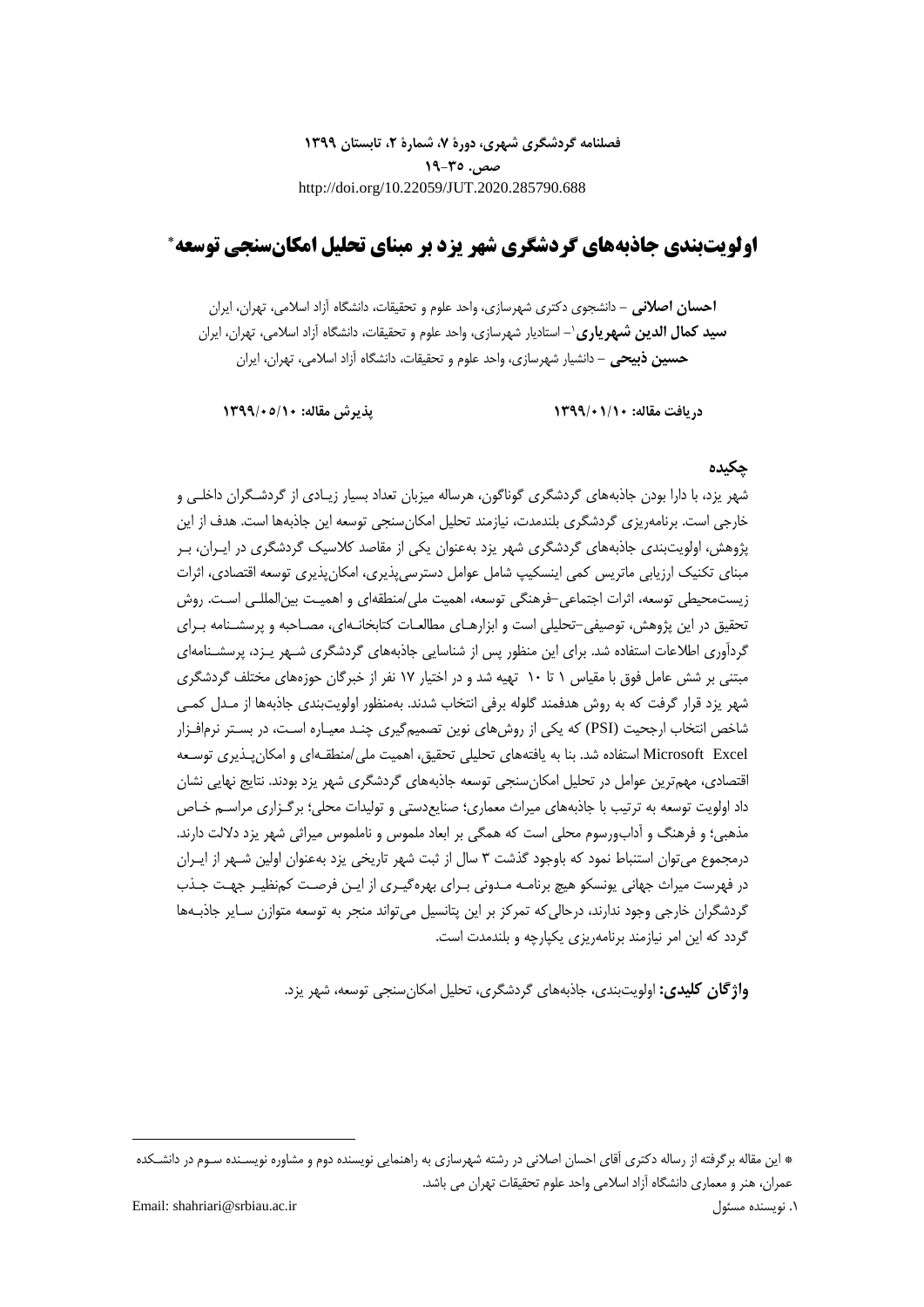**مقدمه**

پیشبینیهای سازمان جهانی گردشگری نشان میدهد که رشد تقاضای گردشگری بینالمللی تا سال 2030 ادامه خواهد یافـت. ایـن امـر، نشـاندهنده افـزایش هرسـاله 43 میلیـون گردشـگر بینالمللـی اسـت. بـر اسـاس ایـن محاسـبات، پیشبینــی میشــود کــه گردشــگران ورودی بینالمللــی تــا ســال 2030 کــه بــه 1/8 میلیــارد نفــر برســند )2011:5 ,Organization Tourism World). گردشگران بر اساس نیروهای داخلی تصمیم به مسافرت میگیرند، امـا تصمیماتشان در مورد انتخاب مقصد تحت تـأثیر جاذبـههای مقصـد اسـت. بـهعبارتدیگر، مقصـد بـا جاذبـههای خـود، بازدیدکنندگان را جلب میکند ),2016:92al et Emir). در قرن بیستم، شهرها خود را بـهعنوان جاذبـههای گردشـگری شناساندند. شهرهای امروز، مقصدی برای بسیاری از بازدیدکنندگان هستند و برای آنکـه بـه مکـانی بـا بیشـترین تعـداد بازدیدکننده از سراسر جهان تبدیل شوند در حال رقابتاند ),2018:1Ariani). برای فـراهم کـردن بسـتر مناسـب بـرای توسعه گردشگری شهری، در مرحله اول شناسایی جاذبهها و در مرحله بعد ارزیابی آنها ضروری به نظر میرسد. ارزیـابی جاذبههای گردشگری، در پیشبینی نیازها، رفع کمبودها، برنامهریزی، تصمیمگیری و توسـعه گردشـگری شـهری نقـش مهمی دارد (حیدری چیانه و همکاران، ۱۳۹۶: ۵۸). ایران ازنظر جاذبههای گردشگری، جزء ده کشور برتر جهان به شـمار میرود )تاج علی، :1385 4(. این در حالی است که تنها حدود 0/5 درصد از سهم درآمـد گردشـگری جهـانی را بـه خـود اختصاص داده و ازنظر درآمد جذب گردشگر در بسیار رتبه پایینی در قیـاس بـا سـایر کشـورها قـرار دارد )زنگیآبـادی و همکاران، ۱۳۸۵: ۱). شهر یزد بهعنوان یکی از سه رأس مثلث طلایی گردشگری ایـران و یکـی از مقاصـد گردشـگری، خصوصاً در حوزه گردشگری خارجی شناخته میشود که میتواند گردشـگران زیـادی را بـه خـود جـذب کنـد )غفـاری و همکاران، :1398 46(. اما باوجود برخورداری از جاذبههای گردشگری متنوع، نظیر بافـت تـاریخی ثبتشـده در یونسـکو؛ تنوع و غنای فرهنگی؛ موقعیت ترانزیتی مناسب؛ کارخانهها و معادن متنوع؛ زیرساخت و نیروی انسانی متخصص درمـانی و برخی از امکانات ورزشی منحصربهفرد، همچنان در مراحل ابتدایی توسعه گردشگری خود قـرار دارد. ازایـنرو شـناخت جاذبههای گردشگری شهر یزد و اولویتبندی آنها بخش مهمی از فرآیند برنامهریزی گردشگری اسـت کـه عـالوه بـر جلوگیری از هدر رفت منابع، نقشه راهی برای توسعههای آتی گردشگری، متناسب با ظرفیتهای موجود این شهر فراهم میسازد. تکنیک ارزیابی ماتریسی که بهوسیله اینسکیپ $($ ۱۹۹۱) توسـعه دادهشـده اسـت بـه تحلیـل و ارزیـابی مقاصـد گردشگری، جاذبهها و فعالیتها میپردازد. این تکنیک، سنجههایی کمی و کیفی بهمنظور پیشبرد تصمیمگیری معتبـر در فرآیند برنامهریزی و توسعه یک پروژه گردشگری، ارائه میکند که فرآیندی اساسی در فرآیندهای توسعه گردشگری است بهگونــهای کــه بــه شناســایی خمهــا منجــر میشــود و در اولویتبنــدی بــه برنامــهریزان یــاری میرســاند ),2000:64Clarke & Godfrey). در تائید اهمیت این روش، سازمان جهانی گردشگری بیان میکند کـه از مـاتریس اینسکیپ میتوان برای ارزیابی طرحهای گزینش گردشگری بهره گرفت. تأکید اساسی در ارزیـابی طرحهـای گزینشـی، تأثیرات زیستمحیطی و اجتماعی و فرهنگی است که درنتیجه آن، طرح منتخب، حداقل تأثیرات منفی را در پـی خواهـد داشت ),2008:98Hanrahan). در ادامه، تعدادی از مهمترین پژوهشهای صورت گرفتـه پیرامـون ارزیـابی جاذبـههای گردشگری آورده شدهاند:

گوکسو و کایا ٔ(۲۰۱۴) در مقالهای با عنوان «رتبهبندی مقاصد توریستی بـا روشهـای تصـمیمگیری چنـد معیـاره در بوسنی و هرزگوین« شش مرکز توریستی در بوسنی و هرزگوین را با توجه به معیارهایی که مشـتریان بهوسـیله آنهـا در مورد مقصد تعطیالت خود تصمیمگیری میکنند، مورد تحلیل قرار دادهاند. دادهها با استفاده از مصاحبههای گروه تمرکز از چهار آژانس مسافرتی جمعآوریشده است. دادههای مصـاحبه بـا روش AHP Fuzzy و روش TOPSIS مـورد تحلیـل قرارگرفته است. معیارهای مورداستفاده در این تحقیق توسط گروهی از آژانس ها که نسبت به شرایط محلی کشـور خبـره بودند تعیین شدند. هدف از این مطالعه، استخراج معیارهای اصلی مؤثر بر گردشگران اسـت کـه سـبب میشـود آنهـا از

1. Inskeep 2. Göksu & Kaya

**.**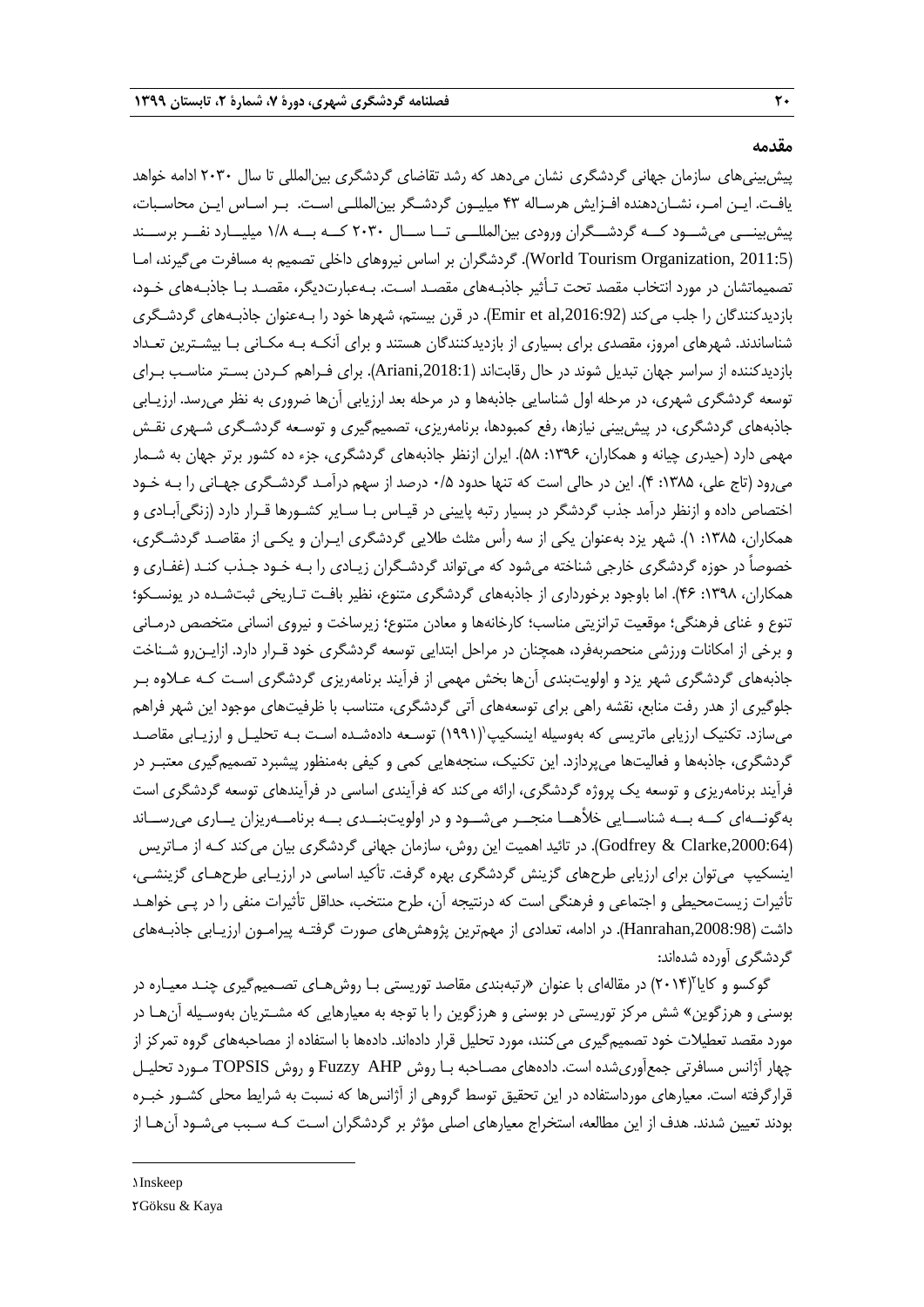بوسنی و هرزگوین دیدن کنند و در نهایت، رتبهبندی مقاصد گردشگری را ازنظر محبوبیت ارائـه میکنـد. سـیفالدینی و همکاران )2009( در مقالهای با عنوان »توزیع و تعیین جاذبههای گردشگری و الگوبرداری از شـهرهای توریسـتی بـرای شهر اصفهان-ایران« طبقهبندی به مطالعه الگوی فضایی جاذبههای گردشگری شهر اصـفهان و تشـخیص خوشـهای از مناطق گردشگری با استفاده از روش پیمایشی و تحلیل پرداختهاند. این تحقیق از ماه مارس تا نوامبر 2008 انجامشـده و شهر اصفهان به دلیل جاذبههای گردشگری متعدد و اهمیت و نقش آن در سـطح ملـی و منطقـهای انتخابشـده اسـت. دادهها با استفاده از روش تاکسونومی، تحلیل شدند تا جاذبههای گردشگری بر اساس ویژگیهای گردشـگرانی کـه از آن بازدید میکنند، شامل مدت اقامت، تحصیالت و جنسیت تفکیک شوند. نتایج تحلیل آماری نشان میدهد کـه جاذبـههای گردشگری اصفهان را میتوان به چهار گروه عمده تقسیم کـرد. بـر اسـاس نتـایج مطالعـه، الگـوی فضـایی جاذبـههای گردشگری به دست میآید که میتواند برای مدیریت و برنامهریزی بر اساس نتیجه یک مدل فضایی مصرف گردشگری در شهرهای بزرگ توسعه یابد. امیر و همکـاران )2016( در مقالـهای بـا عنـوان »ارزیـابی جاذبـههای مقصـد از دیـدگاه کارشناسان: کاربرد در اسکی شهیر« اهمیت نسبی معیارهای جذب اسکی شهر را بهعنوان یکی از مهمترین مراکز مقصـد واقع در منطقه آناتولیای مرکزی در ترکیه شناسایی کردهاند. برای این منظور، نظرات کارشناسـان مقصـد گردشـگری در دانشگاهها، هتلها، آژانسهای گردشگری و بخش دولتی بررسی شد و معیارهـای جـذب ازلحـاظ اهمیـت نسـبی آنهـا بهوسیله فرایند تحلیل سلسـله مراتبـی AHP کـه یکـی از پرکـاربردترین رویکردهـای تصـمیمگیریهای چنـد معیـاره اولویتبندی شدند. نتایج نشان داد که جاذبههای انسانساخت (هدف گردشگر) مهمترین معیارهـا هسـتند. بـا توجـه بـه اهمیت، معیارهای دیگر عبارتاند از: جذابیت طبیعی، روبناها و جذابیتهای انسانساخت )هدف غیر گردشگر( ساختهشـده است. گرچه جاذبه طبیعی و روبناها در رتبه دوم و سوم از چهار قرار دارند، وزن آنهـا بسـیار مشـابه اسـت. جـدا از ایـن، پاركها، باغها و تفرجگاهها؛ و موزهها و گالریها به ترتیب بهعنوان مهمترین دو زیر معیار شناخته شدند. غفاری گیالنـده و همکاران )2016( در مقالهای با عنوان »رتبهبندی جاذبههای گردشگری بر اساس پتانسیل جذب گردشگر با اسـتفاده از مدل تاکسونومی عددی (مورد مطالعه: شهرستان خوی)» مناطق گردشگری جذاب در شهر خـوی را بـا روش توصـیفی– تحلیلی و با استفاده از مدل تاکسونومی عددی، اولویتبندی کردهاند. بر اساس نتایج، برج شمس تبریزی در شـهر خـوی دارای بیشترین توانایی جذب گردشگران در این شهر است. در مقابل، علیرغم پتانسیل باالی جذب گردشگران جاذبههای طبیعی شهر خوی مانند منطقه حفاظتشده؛ دالیلی مانند کمبود امکانات، خدمات و زیرساختهای موجود و خطر حـوادث طبیعی منجر به شکست نسبی این مناطق در جذب گردشگران شده است. محمودزاده و همکاران )1394( در مقالهای بـا عنوان »اولویتبندی جاذبههای گردشگری شهرسـتان یـزد از دیـدگاه گردشـگران آسـیایی و اروپـایی« بـه شناسـایی و طبقهبندی جاذبههای گردشگری این شهرستان و مقایسه اولویتبنـدی آنهـا از دیـدگاه گردشـگران آسـیایی و اروپـایی پرداختهاند. برای این منظور، ابتدا با استفاده از روش کتابخانهای جاذبههای گردشگری شـهر یـزد بـه دو گـروه اصـلی و زیرمجموعهها تقسیم شـدند. سـپس بـرای اولویتبنـدی جاذبـههای گردشـگری اصـلی از دیـدگاه خبرگـان، از تکنیـک AHP Fuzzy استفاده شد. همچنین برای اولویتبندی زیرمجموعههای هر یک از جاذبههای اصلی از دیدگاه گردشگران آسیایی و اروپایی، طی تحقیقی پیمایشی از پرسشنامه استفاده شد. گردشگران موردبررسی شامل 103 گردشگر اروپـایی و 111 گردشگر آسیایی بودند که در سال 1393 به یزد سفر کرده بودند. برای اولویتبنـدی دیـدگاه گردشـگران اروپـایی و آسیایی از تکنیک VIKOR Fuzzy استفاده شد. یافتهها نشان داد که خبرگان گردشـگری شهرسـتان یـزد، جاذبـههای اصلی گردشگری را به ترتیب اولویت به 5 گروه اصلی شامل جاذبههای فرهنگی/انسانساخت ایجادشده باهـدفی غیـر از جذب گردشگر؛ جاذبههای فرهنگی ناملموس؛ جاذبههای فرهنگی/انسانساخت ایجادشده باهدف اولیـه جـذب گردشـگر؛ جاذبههای طبیعی و درنهایت رویدادها با 15 زیرمجموعه تقسیم نمودند. بر این اسـاس، اولویتبنـدی جاذبـهها از دیـدگاه گردشگران آسیایی و اروپایی بررسی شد و تفاوت چندانی مشاهده نشد. زیاری و رخساری )1398( در مقالـهای بـا عنـوان »اولویتبندی و دستهبندی جاذبههای توریستی بر اساس ترجیحات گردشگران مطالعه مـوردی: شـهر یـزد« جاذبـههای توریستی شهر یزد را بر اساس ترجیحات گردشگران اولویتبندی و دستهبندی نمودهاند. دادهها آماری بـا روش میـدانی و پرسشنامه با توجه به جامعه آماری ساالنه گردشگران شهر یزد بهخصوص در سه سال اخیر از 360 نمونه موردمطالعـه بـا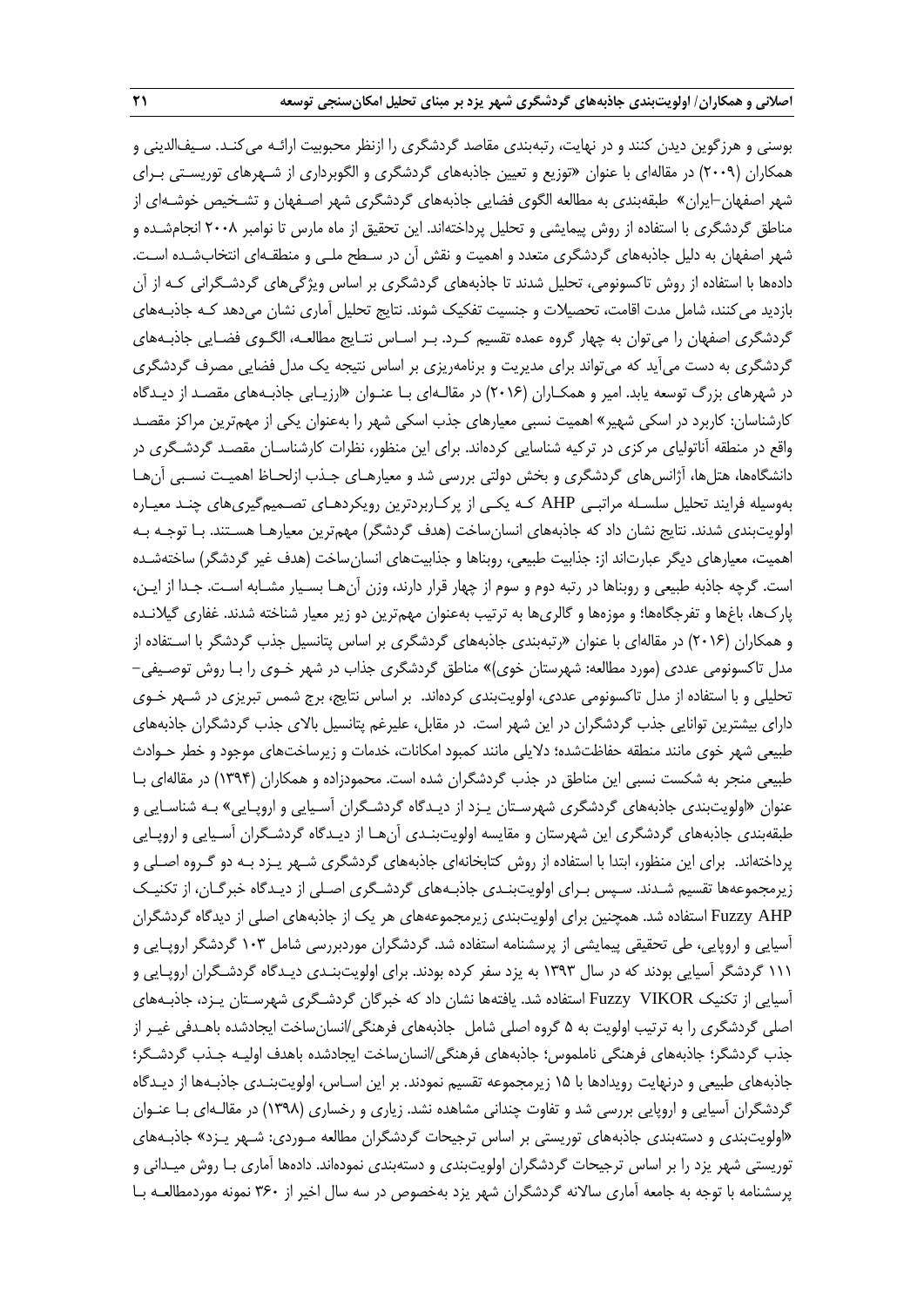مقیاس امتیازی لیکرت جمعآوریشده اسـت. در بخـش یافتـههای پـژوهش ابتـدا بـه بررسـی خصوصـیات اجتمـاعی و دموگرافیک گردشگران شهر یزد پرداختهشده است. در مرحله بعد با پذیرش سه متغیر پـژوهش شـامل: میـزان تجربـه و وفاداری گردشگران از جاذبهها، رضایت و استفاده گردشگران از جاذبهها و طول زمان اقامـت گردشـگران بـرای بازیـد از جاذبهها. به دلیل تأثیر متغیرهای رفتاری مختلف گردشگران در شناسایی ترجیحـات آنـان، بـرای بـه دسـت آوردن اوزان نهایی اولویتبندی و دستهبندی اماکن جـاذب گردشـگری از روش تحلیـل چنـد متغیـر plot-Co استفادهشـده اسـت و درنهایت با ترکیب اوزان نهایی بهدستآمده از مدل plot-Co با GIS الگوی فضایی پـراکنش جاذبـههای مـورد تـرجیح گردشگران در نقشه شهر یزد به نمایش گذاشتهشده است. نتایج این پژوهش بیانگر آن است که گردشگران شـهر یـزد را افراد با تحصیالت مختلف با سنین باال و درآمد باال تشکیل میدهند که باهدف سیاحت میراث فرهنگی از منـاطق دور و نزدیک به مقصد شهر یزد سفرکردهاند و جاذبههای مورد ترجیحات ایـن گردشـگران اکثـراً شـامل جاذبـههای تـاریخی- فرهنگی مانند مجموعه امیر چخماق، مجموعه زندان اسکندر، باغ دولتآباد، ... اسـت کـه ایـن ترجیحـات جـاذب ازنظـر پراکنش فضایی بیشتر در مرکز شهر یزد متمرکزشدهاند. در جایگاه بعدی جاذبههای تاریخی- مذهبی، طبیعی-تفریحـی و نهایتاً سایر جاذبههای گردشگری قرارگرفتهاند. زارع اشکذری و همکاران )1393( در مقالهای با عنوان »عوامـل مـؤثر بـر توسعه گردشگری فرهنگی با رویکرد جذب گردشگران خارجی در ایران مرکزی مورد شناسی: شهر یزد« نقش جاذبههای فرهنگی در توسعه گردشگری در شهر یزد را بررسـی نمودهانـد. نتـایج مـدل سـاختاری حـاکی از آن اسـت کـه توسـعه گردشگری فرهنگی، نیازمند سرمایهگذاری در مؤلفههای آموزشی، مدیریتی، زیرساختی و تبلیغاتی است. الله یاری ولندانی و همکاران )1394( نیز در مقالهای با عنوان »الگوها و جاذبهها در گردشگری مذهبی، مورد پژوهی: زرتشـتیان یـزد« بـه واکاوی عوامل مؤثر بر گردشگری مذهبی استان یزد پرداختهاند. مطابق نتایج این تحقیق، باوجود موقعیـت مناسـب یـزد ازنظر وجود جاذبههای گردشگری بهویژه جاذبههای تاریخی، عواملی همچون کمبـود امکانـات رفـاهی، نبـود تأسیسـات زیربنایی، عدم آشنایی گردشگران بافرهنگ گردشگری دینی باعث رکود جریـان گردشـگری در شـهر یـزد شـده اسـت. همچنین عزیزی و زاهدی )1394( در مقالهای با عنوان »شناسایی و ارزیابی موانع توسعه گردشگری سـالمت در اسـتان یزد« به شناسایی و ارزیابی موانع توسعه گردشگری سالمت در استان یزد پرداختهاند. یافتههای تحقیـق، نشـان داد کـه موانع باال بودن هزینهها و تبلیغات محدود بیشترین و کمترین اهمیت را داشتند. همچنین، موانع قوانین و مقررات سـخت و دشوار، نیازهای درمانی جامعه محلی و کمبود نیروی انسانی به ترتیب از مهمترین موانع توسعه گردشگری سـالمت در استان یزد بود.

بررسی ادبیات مرتبط با حوزه گردشگری نشان میدهد که باوجودآنکه پژوهشهایی پیرامون اولویتبنـدی جاذبـههای گردشگری شهر یزد انجامشده اما وجه مشترك آنها تبیین وضع موجود و تکیهبر جامعه آماری گردشگران بوده است که بهتنهایی نمیتواند معیار مناسبی برای ارزیابی باشد. ازاینرو، پژوهش حاضر، اولین در نوع خود اسـت کـه بـا بـهکارگیری ماتریس کمی اینسکیپ در بستر گردشگری شهری در ایران و ترکیب آن با مدل کمی شاخص انتخاب ارجحیت بر اساس نظر خبرگان گردشگری به اولویتبندی جاذبههای گردشگری شهر یزد بر مبنای امکانسنجی توسعه در آینده میپردازد. در این راستا این پژوهش بر آن است که به سؤاالت زیر پاسخ گوید:

- 1( بر اساس نظر خبرگان گردشگری، مهمترین عامل مؤثر بر توسعه جاذبههای گردشگری شهر یزد کدام است؟
	- 2( اولویتبندی جاذبههای گردشگری شهر یزد بر مبنای عوامل امکانسنجی توسعه چگونه است؟
		- بر این اساس فرضیههای زیر ارائهشده است:
- 1( احتماالً با توجه به عواملی مانند ثبت شهر تاریخی یزد بهعنوان اولین شهر از ایران در فهرسـت میـراث جهـانی یونسکو عامل اهمیت بینالمللی نسبت به سایر عوامل از اهمیت بیشتری برخوردار است.
- 2( به نظر میرسد به دلیل زمینه تاریخی و غنای فرهنگی شهر یزد، جاذبههای میراثی در باالترین اولویت نسبت به سایر جاذبهها برای توسعه قرار دارند.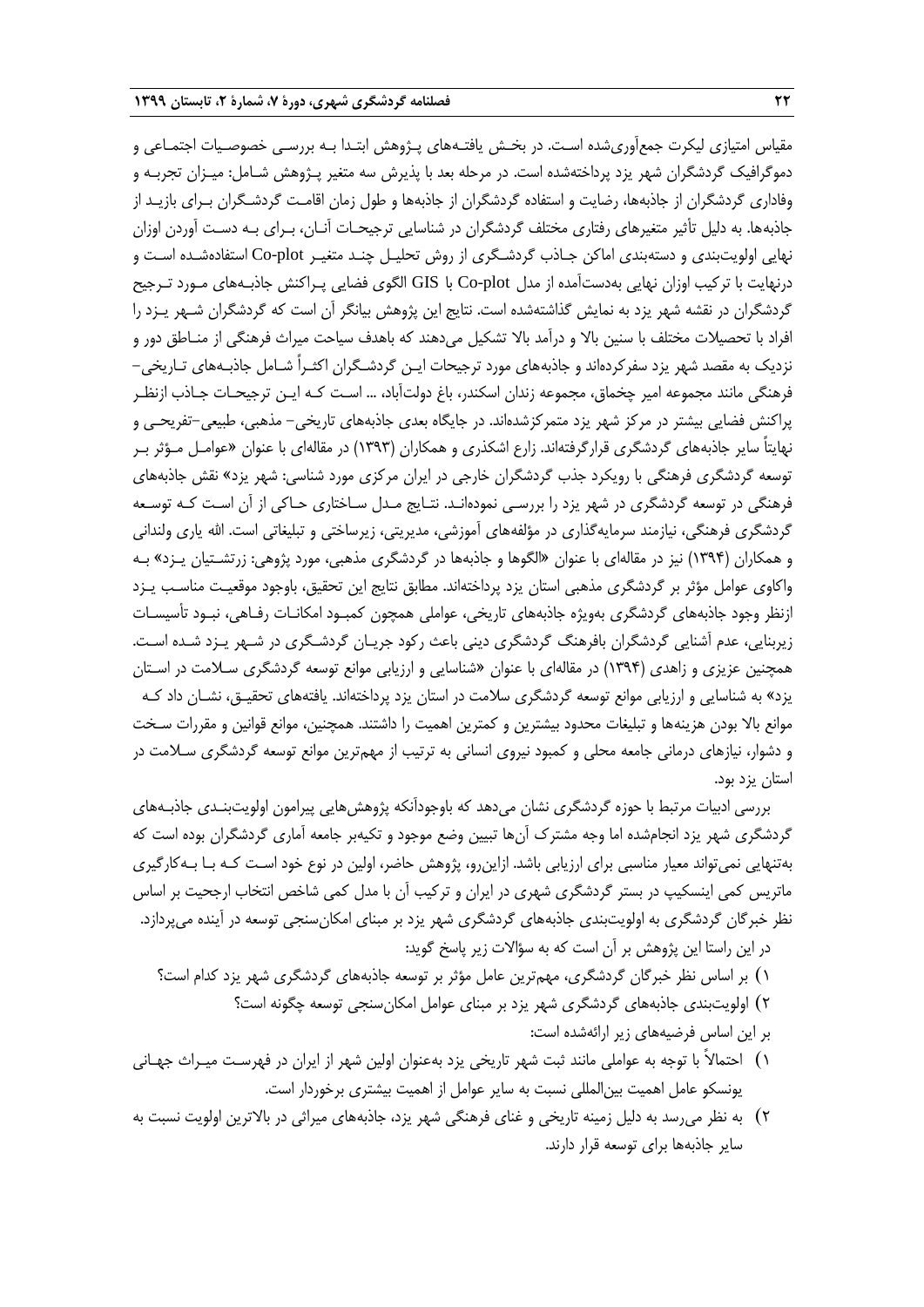#### **مبانی نظری**

**جاذبههای گردشگری در شهرها**

جاذبههای گردشگری، عاملی ضروری برای توسعه موفقیتآمیز در حوزه گردشـگری اسـت. بـرای هـر مرحلـه از توسـعه گردشگری، میتوان از جاذبهها بـرای تقویـت، تحکـیم و ارتقـاء محصـول گردشـگری بهـره بـرد ) & Heron-Walsh Stevens,1990:12). به گفته گون`(۱۹۹۴) جاذبههای یک مقصد، جزء غالب بخـش عرضـه گردشـگری اسـت. بـدون جاذبهها مردم انگیزه کمی برای ترک خانه خود و بازدید از یک مقصد خاص دارند (Bennett & Strydom,2001:105) و احتمــاالً در غیــاب آنهــا گردشــگری یــا وجــود نداشــت یــا ازآنچــه مــا امــروز میشناســیم بســیار متفــاوت بــود ),2005:617Wall & Hu). اندیشمندان متعدد، تعاریف متفاوتی برای جاذبههای گردشگری ارائه کردهاند )جدول شـماره .( $\setminus$ 

| تعریف                                                                               | سال                                                  | اندىشمند             |
|-------------------------------------------------------------------------------------|------------------------------------------------------|----------------------|
| دیدنیها، رویدادها و امکانات همسو با فرصتهای تجربی برای گردشگران هستند.              | (YYY:YYY)                                            | لايبر <sup>۲</sup>   |
| ویژگیهای مثبت یا مطلوب یک محدوده برای یک فعالیت خاص یا مجموعهای از فعالیتها باب میل | (15:199)                                             | متلكا″               |
| مشتری یا بازار مشخص است.                                                            |                                                      |                      |
| به چیزهای جالب یا غیرمعمول برای دیدن یا انجام دادن اشاره دارند.                     | $(1 \cdot \Delta \cdot \mathsf{Y} \cdot \mathsf{Y})$ | بنت و استریدام ٔ     |
| به اشیاء، فضاها، مکانها یا ویژگیهای عناصر مدیریتی اشاره دارند.                      | (14.7.7)                                             | ادلهایم <sup>۵</sup> |
|                                                                                     |                                                      |                      |

**جدول شماره .1 تعاریف گردشگری شهری از دیدگاه مقصد**

جاذبهها سه عملکرد مشخص برای توسعه مقصدهای گردشگری ارائه میدهند. در وهله اول، جاذبهها علت مسـافرت مردم به یک مقصد هستند و بازدیدکنندگان را به مکان خاصی میکشانند ),1996:352Gartner). دوم، جاذبهها تصاویر و نمادها را برای معرفی مقصد به مردم عرضه میکنند (Leiper,1990:370). سوم، توسعه سایر خدمات گردشگری مانند حمل ونقل، مسکن و توزیع مواد غذایی بستگی به جاذبههای مقصد دارد (Goeldner et al,2000:213). مناطق شـهری مانند شهرهای بزرگ و کوچک، منابع مسافران هستند. مقیاس گردشگری شـهری از شـهرهای بـزرگ کـه بـیش از 10 میلیــون نفــر جمعیــت دارنــد تــا شــهرهای کوچــک در کشــورهای توســعهیافته و درحالتوســعه را شــامل میشــود ),2012:268Jolliffe & Cave). شاو و ویلیامز6)1994( بیان میکنند که مناطق شهری که امکان جـذب گردشـگرهای داخلی و خارجی را دارند بهعنوان مقصد گردشـگری عمـل میکننـد. مقصـد شـهری بـا دارا بـودن طیـف گسـتردهای از جاذبههای اولیه و ثانویه، به دالیل مختلفی ازجمله اوقات فراغت، کسبوکار، خرید، حضـور در همـایش و غیـره انتخـاب میشود ),2017:7Bellini & Pasquinelli). برخی از گردشگران، مسافرانی هستند که برای بازدیـد روزانـه میآینـد و بهواسطه اوقات فراغت و خدمات تفریحی جذب میشوند. همچنین در پایتختهـای بـزرگ و شـهرهای معـروف جهـان، گردشگران می توانند مقیم (محلی و از همان کشور) باشند که برای کسبوکار، سلامت، آموزش و یا برای دیدار دوسـتان و بستگان سفر میکنند. کارگران و دانشجویان را نیز میتوان گردشگرانی در نظر گرفت که ممکن است به خـاطر ابنیـه، سازمانها و تأسیساتی که در یک مکان بناشدهاند، از یک شهر بازدید کنند. در دسـترس بـودن چنـین مکانهـایی بـرای تماشــا، تعامــل بــا افــراد، فرصــتهای تفریحــی و فراغتــی، بــر تقاضــای گردشــگران شــهری تــأثیر میگــذارد (Kozak,2002:223). از سوی دیگر، آنچه باعث میشود شهرها برای گردشگران جذاب شوند، علاقه آنها به یـادگیری

1. Gunn

1

2. Leiper

3. Metelka

4. Bennett & Strydom

**dEdelheim** 

6. Shaw & Williams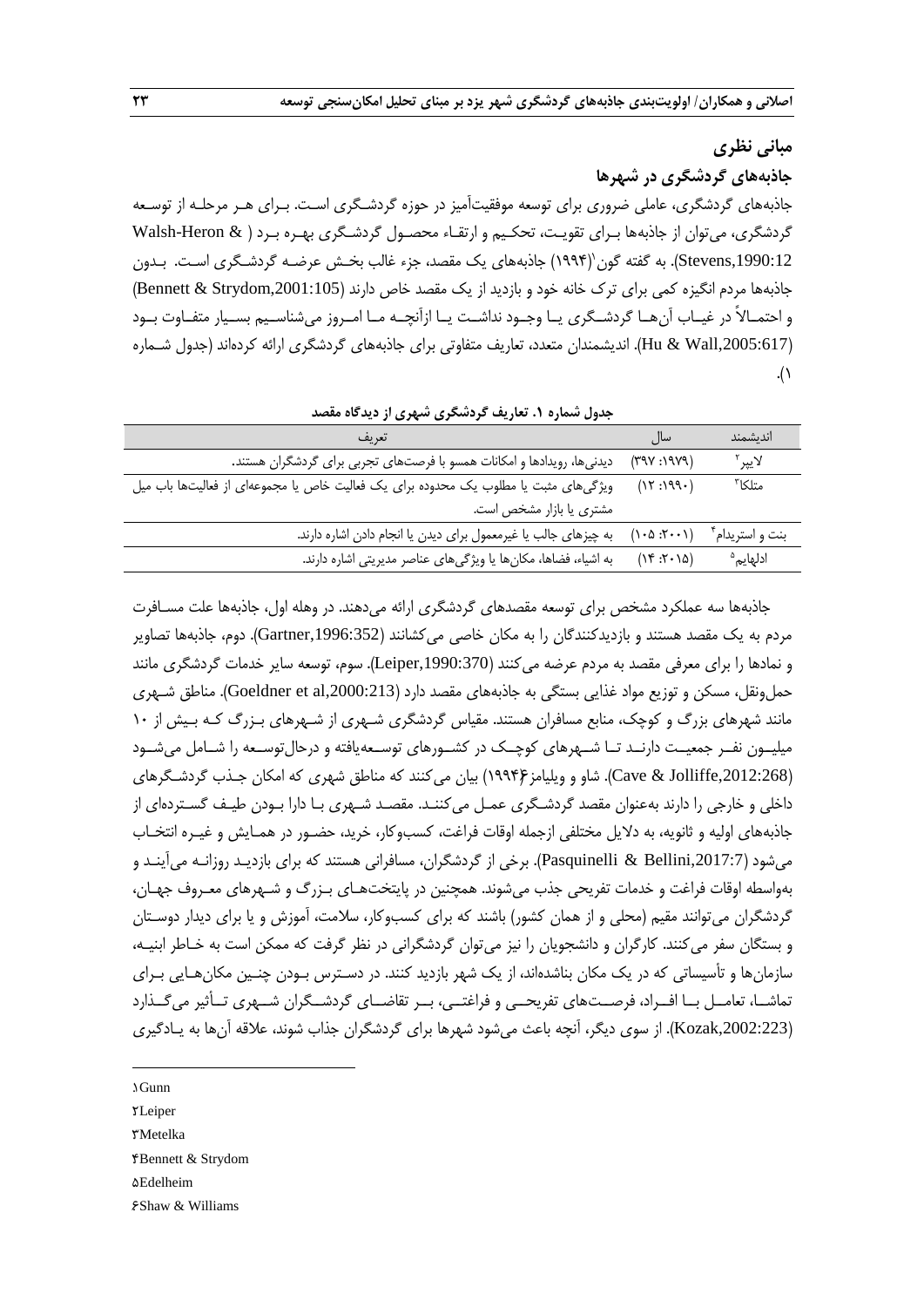در مورد تاریخ، هنر، میراث فرهنگی و شیوه زندگی ساکنان شهر است؛ بنـابراین، شـهر، محصـوالت مـادی، اجتمـاعی و سیاسی را نمایندگی میکند که پیچیدگی تمدن مدرن را نشان میدهد و شـهر بـهعنوان مقصـد و شـکلی از گردشـگری شهری خود را برای تأمین نیازها و خواستههای بازدیدکنندگان رشد میدهد ),2012:10WTO). ازآنجاییکه یـک شـهر، چندین عملکرد )تجاری، اداری، صنعتی و غیره( را بـه ارمغـان مـیآورد، تجزیـهوتحلیل گردشـگری در نظـام شـهری در مقایسه با سایر مقصدهایی که دارای ساختار اقتصادی مبتنی بر گردشگری هستند پیچیدهتر است ),2001:927Pearce).

# **تکنیک ارزیابی ماتریسی جاذبههای گردشگری**

جاذبههای موجود و بالقوه یک منطقه باید بهصورت نظاممند و عینی، شناسایی و بهعنوان بخشی از گام پیمایش و تحلیل فرایند برنامهریزی، ارزیابی شوند )ضرغام بروجنی:1391، 190(. در طول فرآیند تنظیم برنامه توسعه نیز مجموعهای از جاذبههای مناسب برای توسعه و برنامهریزی گردشگری مقصد ارزیابی و انتخاب میشوند )اینسکیپ:1392، 108(. اولین گام در پیمایش جاذبههای گردشگری میتوان از تحقیق اسنادی و مصاحبه با مقامات دولتی و اشخاص محلی برای تعیین انواع کلی جاذبهها و موقعیت موجود بهره جست. سپس فهرستی مقدماتی از جاذبهها در دستهبندیهای مختلف، ویژگیهایی که باید برای آنها اطالعات الزم کسب شود و معیارهای ارزیابی تهیه میگردد. پسازآن، پیمایش میدانی برای شناسایی ویژگیهای جاذبهها صورت میپذیرد. ارزیابی جاذبهها باید بر اساس اهمیت نسبی آنها در سطوح منطقهای، ملی و بینالمللی انجام شود. ارزیابی باید بر اساس بازارهای بالقوه گردشگران، ویژگی جاذبهها، استفاده جاذبهها توسط ساکنان ناحیه، دسترسی ملی، منطقهای و بینالمللی جاذبهها، هزینههای مربوط به حفاظت و توسعه جاذبهها، ظرفیت تحمل جاذبهها، الزامات اجتماعی، اقتصادی و پیامدهای زیستمحیطی هم باید در نظر گرفته شود. قابلیت دسترسی یکی از مهمترین مالحظات در بررسی، پیمایش و ارزیابی جاذبهها است. گاهی ارزیابی کمی با استفاده از تکنیک ماتریس ارزیابی عددی بسیار مفیدتر خواهد بود، اگرچه در این نوع ارزیابی تجربه و قضاوت کارشناسی از اهمیت باالیی برخوردار است )اینسکیپ:1392، 110(. نتیجه مهم ارزیابی، آن است که تعیین میکند کدام جاذبهها، اصلی )جاذبههایی که جهانگردان را برای بازدید از یک ناحیه تحریک میکنند( و کدام ثانویه )جاذبههایی که در ترغیب کردن جهانگردان به بازدید از یک منطقه نقش اساسی ندارند اما بهعنوان یک ویژگی مکمل، برای فراهم کردن فعالیتهای بیشتر و ویژگی،ای جذاب برای جهانگردان و افزایش مدت اقامت آنها مهم هستند) محسوب میشوند. ارزیابی جاذبهها همچنین مشخص خواهد کرد که کدام جاذبهها از قبیل طبیعی، فرهنگی-تاریخی و یا انسانساخت، غالب هستند که مالحظه مهمی در تحلیل بازار به شمار میرود. بهطورمعمول ترکیبی از جاذبهها بهترین گزینه برای توسعه گردشگری مقاصد خواهد بود (ضرغام بروجنی،۱۳۹۱، ۱۹۴). تکنیک ارزیابی ماتریسی که توسط اینسکیپ (۱۹۹۱) پیشنهادشده است معموالً در تحلیلهای برنامهریزی بهمنظور استفاده از دیدگاههای علمی و نظاممند در راستای تصمیمگیری و ارزیابی استفاده میگردد و میتواند برای ارزیابی اهمیت و امکانسنجی توسعه جاذبههای گردشگری در کشور یا منطقهای خاص به کار گرفته شود. در این تکنیک، دادهها و اطالعات ورودی؛ کیفی و کمی، ولی نتایج آن تجربی و قضاوتی است و باید در چهارچوب تجارب و قضاوتهای گروه برنامهریزی، موردتوجه واقع شود )اینسکیپ:1392، 110(. فهرست ارائهشده از جاذبهها بستگی به جاذبههای مشخص موجود و بالقوه ناحیه موردمطالعه دارد. عاملهای ارزیابی نیز بر مبنای موقعیت مطالعاتی ناحیه، قابل اصالح است. امتیازدهی به عاملها را میتوان در مقیاس 1 تا 5 یا 1 تا 10 انجام داد بهطوریکه اندازه بیشتر، نشاندهنده مثبتتر بودن عامل )برای مثال دسترسی خوب، امکانپذیری اقتصادی قابلقبول، اثرات منفی ناچیز زیستمحیطی و اجتماعی-فرهنگی و اهمیت زیاد ملی، منطقهای یا بینالمللی در جذب گردشگر( است. بر این اساس به عاملهای مهمتر وزن بیشتری داده میشود (ضرغام بروجنی،۱۳۹۱: ۱۹۴).

# **روش پژوهش**

این تحقیق ازنظر هدف، کاربردی و بر اساس نحوه گردآوری دادهها توصیفی-پیمایشی است. بـهمنظور تـدوین چـارچوب نظری از روش اسنادی در بستر مطالعات کتابخانهای استفاده شد. سپس، پرسشـنامهای بـا مقیـاس 1 تـا ،10 مبتنـی بـر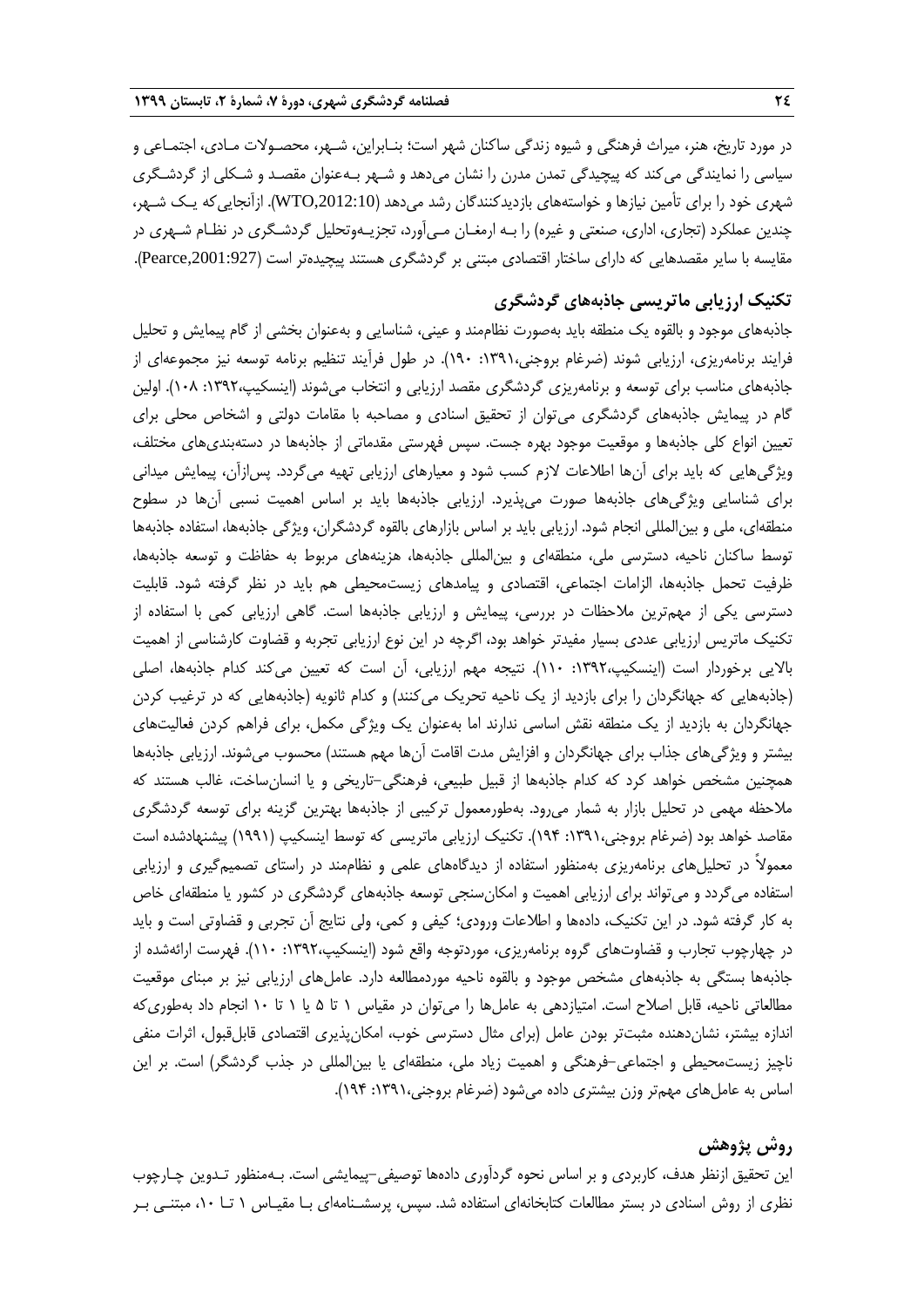تکنیک ارزیابی ماتریس کمی اینسکیپ شامل شش عامـل ارزیـابی؛ دسترسـی، امکانپـذیری توسـعه اقتصـادی، اثـرات زیستمحیطی توسعه، اثرات اجتماعی-فرهنگی توسعه، اهمیـت ملی/منطقـهای و اهمیـت بینالمللـی؛ و نیـز جاذبـههای گردشگری شهر یزد بهعنوان مقصد گردشگران تهیه گردید و در اختیار 17 نفر از خبرگان قرار گرفت. این افراد، با استفاده از روش گلوله برفی و از میان متخصصین حوزههای مختلف گردشگری شهر یزد انتخاب شدند که با جنبـههای عمـومی موضوع، آشنایی کافی داشته و نمایانگر طیف کاملی از نظرات باشند مانند راهنمایان تور، مـدیران آژانسهـای مسـافرتی، اساتید دانشگاه و کارکنان اداره کل میراث فرهنگی، صنایعدستی و گردشگری استان یزد )جدول شماره 2(.

|                 |               |     |       | .ر ب                                                                   |
|-----------------|---------------|-----|-------|------------------------------------------------------------------------|
| رشته تحصيلى     | مدرک تحصیلی   | سن  | جنسيت | شغل                                                                    |
|                 |               | ۴۲  |       | کارشناس امور گردشگری اداره کل میراث فرهنگی، صنایعدستی و گردشگری        |
| مديريت بازرگاني | دانشجوى دكترى |     | زن    | استان يزد                                                              |
| جغرافيا و       |               |     |       |                                                                        |
| برنامەريزى      | کارشناسی ارشد | ۴٣  | زن    | کارشناس مسئول سـرمایهگذاری اداره کـل میـراث فرهنگـی، صنایعدسـتی و      |
| شهری            |               |     |       | گردشگری استان یزد                                                      |
| اقتصاد          |               | ۴٧  |       | کارشناس مسـئول واحـدهاى اقـامتى و پـذيرايى اداره كـل ميـراث فرهنگـى،   |
|                 | كارشناسى ارشد |     | مرد   | صنایعدستی و گردشگری استان یزد                                          |
|                 |               |     |       | کارشناس مسئول حوزه گردشگری اداره کل میـراث فرهنگـی، صنایعدسـتی و       |
| تاريخ           | دكترى         | ۴۵  | مرد   | گردشگری استان یزد                                                      |
|                 |               |     |       | سرپرسـت معاونـت گردشـگرى اداره كــل ميــراث فرهنگــى، صنايعدســتى و    |
| گردشگری         | کارشناسی ارشد | ۴۲  | زن    | گردشگری استان یزد                                                      |
| شهرسازي         | كارشناسى      | ۲۶  | مرد   | كارشناس پايگاه ميراث جهانى يزد                                         |
| مديريت فناوري   |               |     |       |                                                                        |
| اطلاعات         | کارشناسی ارشد | ٣٧  | مرد   | راهنمای تور و مسئول کمیته گردشگری الکترونیک استان یزد                  |
| مديريت          |               |     |       |                                                                        |
| جهانگردی        | دانشجوی دکتری | ٣٧  | مرد   | راهنمای تور و مسئول کمیته گردشگری پایدار استان یزد                     |
|                 |               | ۴۱  |       | راهنمای تور، رئیس اسبق اتحادیه راهنمایان تور یزد و مـدیر موسسـه آمـوزش |
| گردشگری         | كارشناسى      | مرد |       | جهانگردی                                                               |
| كسبوكار         |               |     |       |                                                                        |
| گردشگری         | دانشجوی دکتری | ٣۴  | مرد   | مدیر دفتر خدمات مسافرتی و گردشگری                                      |
| گردشگری         | دانشجوى دكترى | ٣٢  | زن    | مدیر دفتر خدمات مسافرتی و گردشگری                                      |
| زبان روسي       | كارشناسى      | ۴۰  | مرد   | راهنمای گردشگری و مدیر آژانس گردشگری                                   |
| هتل داری        | كارشناسى      | ٣٠  | زن    | مدیر داخلی هتل و راهنمای تور                                           |
| زبان ألماني     | کارشناسی ارشد | ۴۲  | مرد   | مدیر داخلی هتل و راهنمای تور                                           |
| مرمت و احیاء    |               |     |       |                                                                        |
| بناها و بافتهاى | كارشناسى ارشد | ٣٢  | مرد   | راهنمای گردشگری و مدرس دورههای آموزش راهنمای گردشگری                   |
| تاريخي          |               |     |       |                                                                        |
| مديريت          |               | ۵۴  |       |                                                                        |
| جهانگردى        | دانشجوی دکتری |     | مرد   | مدیر هتلهای زنجیرهای و رئیس سابق صنف هتل داران یزد                     |
| مديريت بازرگاني | كارشناسي ارشد | ۴۷  | مرد   | مدیر هتل و رئیس صنف هتل داران یزد                                      |

**جدول شماره .2 مشخصات خبرگان شرکتکننده در تحقیق**

روش نمونهگیری غیر تصادفی هدفمند گلوله برفی که برای تعیین حجـم نمونـه از آن اسـتفاده شـد کـه یـک روش داوری برای نمونهگیری از جمعیت خاص پاسخدهندگان است (Zikmund,2003:384). در این روش، خبرگان بر اساس اهداف خاص تحقیق و راهبردهای حل مسئله شناسایی میشوند. نمونهگیری به روش گلولـه برفـی بـرای پژوهشهـای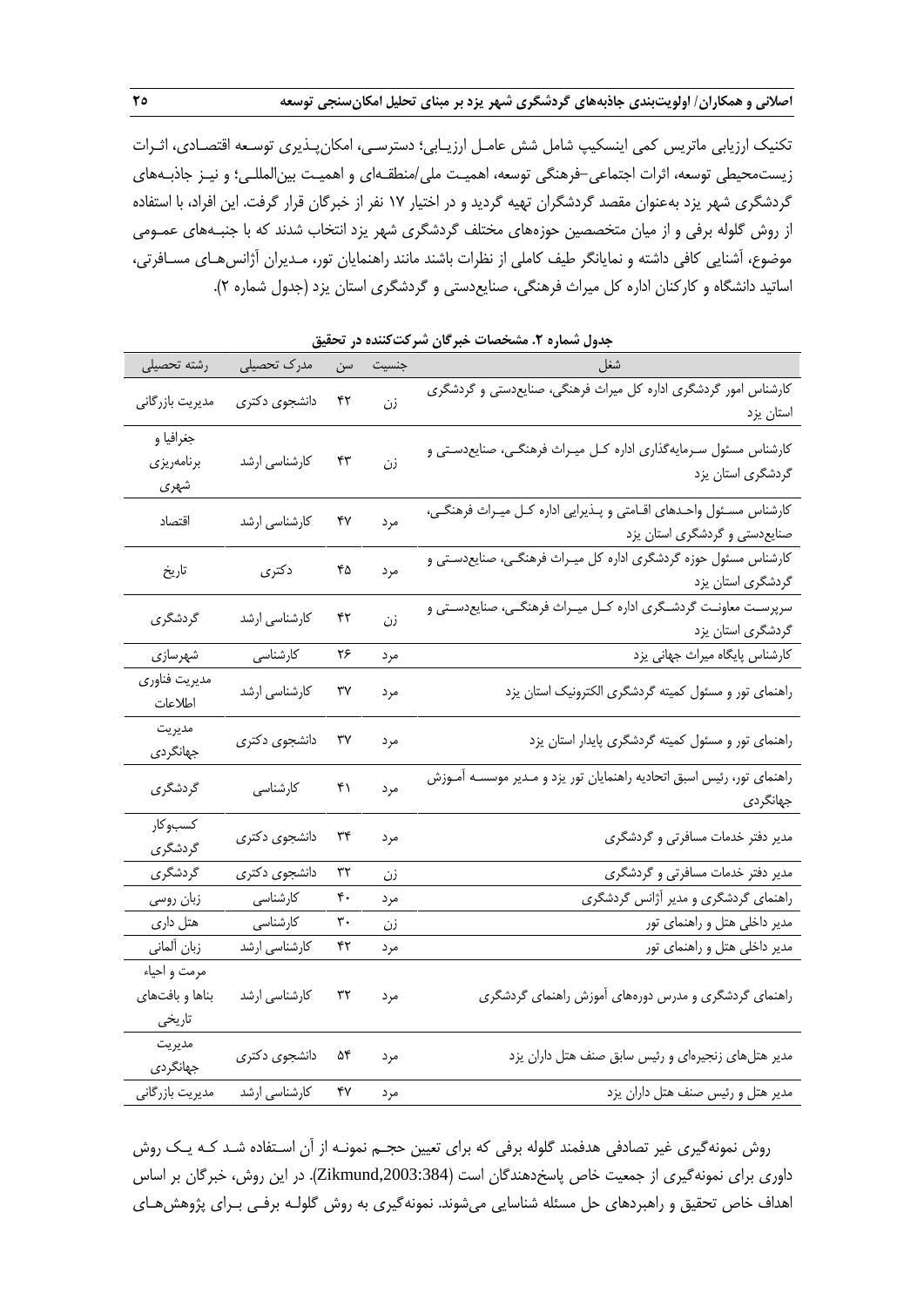اکتشافی، کیفی و توصیفی که در آنها تعداد پاسخدهندگان محدود و ناشناخته هستند، بسیار مناسب است. در ایـن روش، یک خبره نام یک خبره دیگر را به محقق میگوید و او نیز خبره بعدی را معرفی میکند و این روند بـهطور مـداوم تکـرار میشود ),2012:58Brunet & Baltar). در ادامه جهت رتبهبندی گزینهها از مدل کمی شـاخص انتخـاب ارجحیـت یـا 1PSI که یکی از روشهای نوین تحلیل تصمیمگیری چند معیـاره اسـت اسـتفاده شـد. در بخـش تحلیـل کیفـی دادههـا بهمنظور سهولت در انجام ارزیابی از نرمافزار Excel Microsoft استفاده شد.

### **روش PSI**

روش شاخص انتخاب ارجحیت توسط بهات و مانیا (۲۰۱۰) برای حل مسائل تصـمیمگیری چنـد معیـاره پیشـنهاد شـد. برخالف بیشتر روشهای MCDM، روش PSI نیازی به تعیین اهمیت نسبی معیار ندارد و بنابراین الزم نیست کـه وزن معیارهای تعیینشده را تعیین کنیم؛ بنابراین، این روش بهویژه در مواردی که در تصمیمگیری درباره اهمیت نسبی معیارها ناسازگاری وجود دارد، مفید است ),2015:4al et Singh). درواقع، روش PSI، تنها با اسـتفاده از اطالعـات ارائهشـده در ماتریس تصمیمگیری، وزن معیارها را تعیین میکند، یعنی از یک رویکـرد عینـی بـرای تعیـین وزنهـای معیارهـا ماننـد انحراف استاندارد یا روش آنتروپی استفاده میکند. فرآیند کاربرد روش PSI برای حل مسائل MCDM شامل چند مرحله .)Maniya & Bhatt,2010:1786; Vahdani et al,2011:1404-1407( است

مرحله -1 شناسایی هدف، تعیین گزینهها، معیارها.

مرحله ٢- تشکیل ماتریس تصمیم اولیه بر اساس دادههای موجود: گزینه در $\ell_i$  \* … \*  $2$  \*  $1$  \*  $\ell_i$  برابر  $n$  معیار انتخابی $(n$  \*… \*  $n$   $\ell_j$  ارزیابی میشود. ماتریس  $m$ تصمیمگیری $K$  همانطور که در زیر نشان دادهشده است، تناظر گزینه  $A_i$  را با توجه به معیار انتخابی  $\mathcal{C}_j$  نشان میدهد.<br>[ $x_{11}$   $x_{12}$   $\cdots$   $x_{1n}$ ]

$$
X = [x_{ij}]_{m \times n} = \begin{bmatrix} x_{11} & x_{12} & \dots & x_{1n} \\ x_{21} & x_{22} & \dots & x_{2n} \\ \dots & \dots & \dots & \dots \\ x_{m1} & x_{m2} & \dots & x_{mn} \end{bmatrix}
$$
 (1)

روشهای تصمیمگیری چند معیاره نیازمند تبدیل مقادیر با واحدهای اندازهگیری مختلف در یک ماتریس تصمیمگیری به واحدی سازگار هستند که به این فرایند تبدیل مقادیر به طیفی از 1-0 نرمالسازی گفته میشود. مـاتریس تصـمیمگیری نرمال شده با استفاده از معادلههای (۲) و (۳) ساخته می شود.

$$
R_{ij} = \frac{x_{ij}}{x_j^{max}}
$$
\n
$$
R_{ij} = \frac{x_j^{min}}{x_{ij}}
$$
\n
$$
R_{ij} = \frac{x_j^{min}}{x_{ij}}
$$
\n
$$
P_{ij} = \sum_{i=1}^{n} [R_{ij} - \bar{R}_{ij}]^{2}
$$
\n
$$
P_{ij} = \sum_{i=1}^{n} [R_{ij} - \bar{R}_{ij}]^{2}
$$
\n
$$
P_{ij} = \sum_{i=1}^{n} [R_{ij} - \bar{R}_{ij}]^{2}
$$
\n
$$
P_{ij} = \sum_{i=1}^{n} [R_{ij} - \bar{R}_{ij}]^{2}
$$
\n
$$
P_{ij} = \frac{1}{n} \sum_{i=1}^{n} [R_{ij} - \bar{R}_{ij}]^{2}
$$
\n
$$
P_{ij} = \frac{1}{n} \sum_{i=1}^{n} [R_{ij} - \bar{R}_{ij}]^{2}
$$
\n
$$
P_{ij} = \frac{1}{n} \sum_{i=1}^{n} R_{ij}
$$
\n
$$
P_{ij} = \frac{1}{n} \sum_{i=1}^{n} R_{ij}
$$
\n
$$
P_{ij} = \frac{1}{n} \sum_{i=1}^{n} R_{ij}
$$
\n
$$
P_{ij} = \frac{1}{n} \sum_{i=1}^{n} R_{ij}
$$
\n
$$
P_{ij} = \frac{1}{n} \sum_{i=1}^{n} R_{ij}
$$

**.** 

<sup>1</sup>. PSI - Preference Selection Index

<sup>2</sup>. Bhatt & Maniya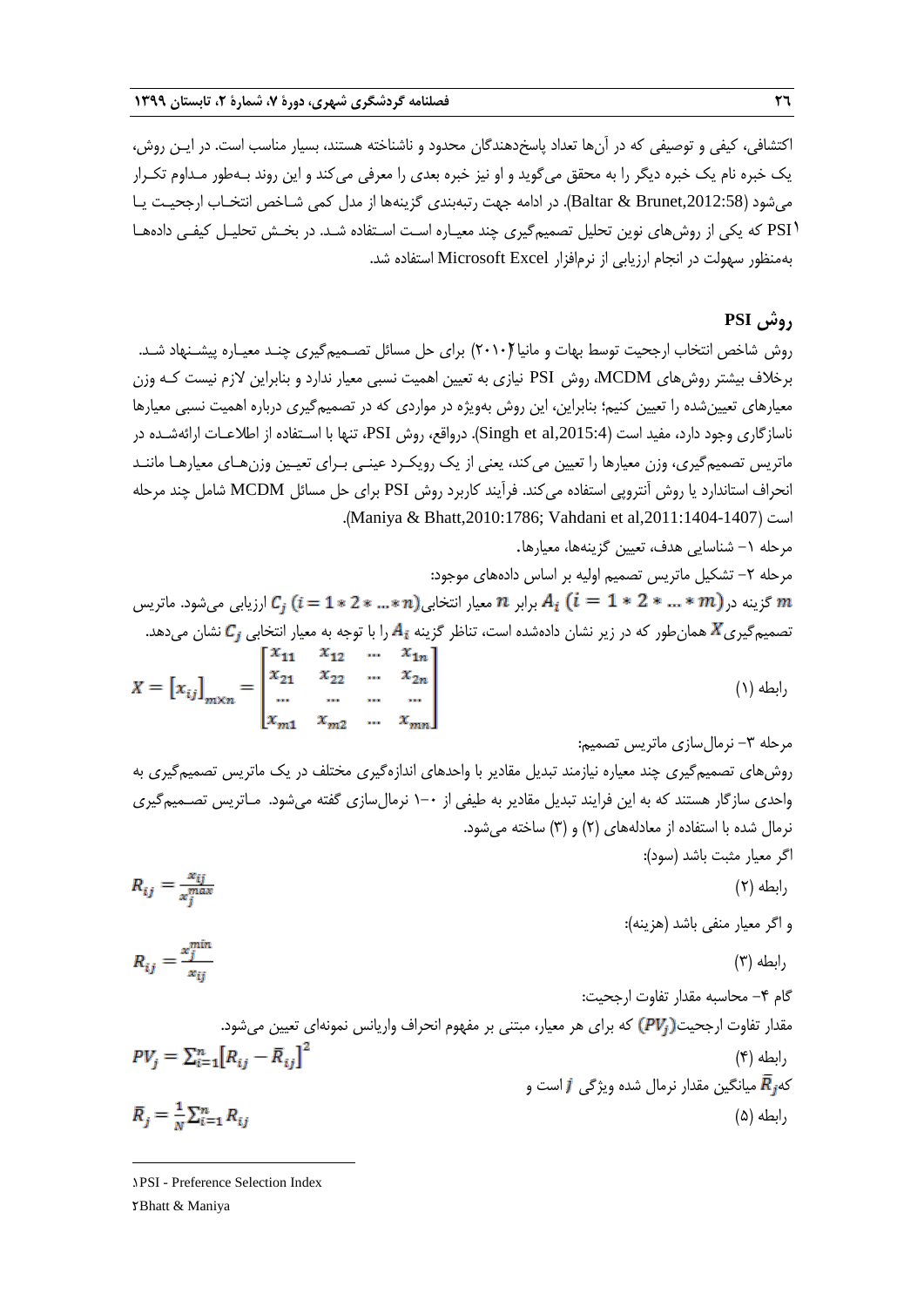گام ۵– تعیین مقدار ارجیت کل (وزن معبارها):  
فام ارجحیت کل (ر<sup>7</sup>4) برای هر معیار تعیین میشود. برای به دست آوردن مقدار ارجحیت کل، لازم است مادیزیز تعیین  
میشود:  
\n(*ρ*) و مقدار ارجحیت (γ4) با استفاده از مادله زیر تعیین میشود:  
\n(بطه (7)  
\وامطه (7)  
\میموم عقلار ارجحیت کل باید یک شود، یمن میشود:  
\n(بطه (۲)  
\n5-7- و به دست آوردن شاخص انتغاب ارجحیت:)، برای هر گزینه با استفاده از معالده نیر محاسبه میشود:  
\n1<sub>i</sub> = 
$$
\sum_{j=1}^{m} R_{ij}
$$
  
\n2<sub>α</sub> 9 - و به دست آوردن شاخص انتغاده از معالاه زیر محاسبه میشود:  
\n1<sub>i</sub> =  $\sum_{j=1}^{m} (R_{ij} × ψ_j)$   
\n2<sub>ا</sub>م 9- ویشیش از محاستیه یا، ییتی دیب نزولی یا صعادی رتبه بندی میشوند تا تقسیر نتایج،  
\n3<sub>ام</sub> 7- تبفبنی گزینههای  
\n3<sub>م</sub>ان میس از ماحسبه شاخص انتخاب ارجحیت<sub>ئ</sub>ا، گزینههای میشوند  
\n3<sub>م</sub>شین میشوند  
\n3<sub>م</sub>ش نفیی تزینهای کازینهها:  
\n3<sub>i</sub> 2 مترش میتی ترینهای کایدات میشوند شخص انتخاب ارجیت(،<sub>i</sub>) و ادراست رتبه ییاتنید، میشوند تا تفسیر نتیبی، گزینههایی  
\n4<sub>م</sub> سیلیر  
\n3<sub>م</sub>شیشود:  
\n3<sub>م</sub> میشود:  
\n3<sub>م</sub>ید نظادی در میت کازینهای

$$
\bar{X} = \frac{\sum_{i=1}^{n} x_i}{n} = \frac{(x_1 + x_2 + \dots + x_n)}{n}
$$
\n<sup>(9)</sup>

#### **محدوده مورد مطالعه**

منطقه یزد یکی از سرزمینهای باستانی اقوام ایرانی و دارای میراث درخشانی از فرهنگ و تمـدن کهـن و ادوار مختلـف تاریخی با قدمت تقریبی 3 هزار سال میباشد. برخی از مورخین، بنای اولیه شهر یزد را به زمان اسـکندر مقـدونی نسـبت میدهند و به اعتقاد عدهای دیگر از تاریخ نویسان در دوره ساسانیان بهفرمان یزدگـرد اول )339-421 م( در ایـن محـل شهری به نام یزدگرد بنا گردیده است. نام یزد از همین عنوان گرفتهشده است و به معنای مقدس، فرخنده و درخور آفرین میباشد. مورخین یونانی شهر کهن و باستانی را ایساتیس خواندهاند که احتماالً بعد از ویرانی شهر کهن کثـه پدیـد آمـده است. پس از ظهور اسالم و گرایش مردم ایران به دین اسالم به یزد لقب دارالعباده دادهشده است. این ناحیـه همـواره در دوره هخامنشیان از راههای معتبر مؤسسههای راهداری، مراکز پستی و چاپـاری برخـوردار بـوده اسـت )سـازمان میـراث فرهنگی، صنایع دستی و گردشگری استان یزد،۱۳۹۵: ۲). شهر یزد، مرکـز اسـتان یـزد است(شـکل شـماره ۱) و بنـا بـه اطالعات آخرین سرشماری عمومی نفوس و مسکن، جمعیتی در حدود 656774 نفر را در خود جایداده است )مرکز آمـار ایران، 1395(. این شهر با وسعت 99/5 کیلومترمربع در مرکز ایران قرار دارد و فاصله هوایی آن تا تهـران 508 کیلـومتر میباشد. مختصات جغرافیایی آن بهقرار طول جغرافیای 45 درجه و 25 دقیقه شرقی از نصـفالنهار گرینـویچ و عـرض جغرافیایی ۳۱ درجه و ۵۴ دقیقه شمالی و ارتفاع متوسط آن از سطح دریا ۱۲۲۲ متر است. شهر یـزد در جلگـه مسـطح فالت مرکزی ایران واقعشده و به سبب مجاورت با دشت کویر و دشت لوت در جهات شـمالی و شـرقی، دارای هـوای آبوهوای گرم و خشک همراه با بادهای گرمسیری توأم با گردوغبار است که در فصـول معینـی از سـال جریـان دارنـد )مهندسین مشاور آرمانشهر، :1387 1(.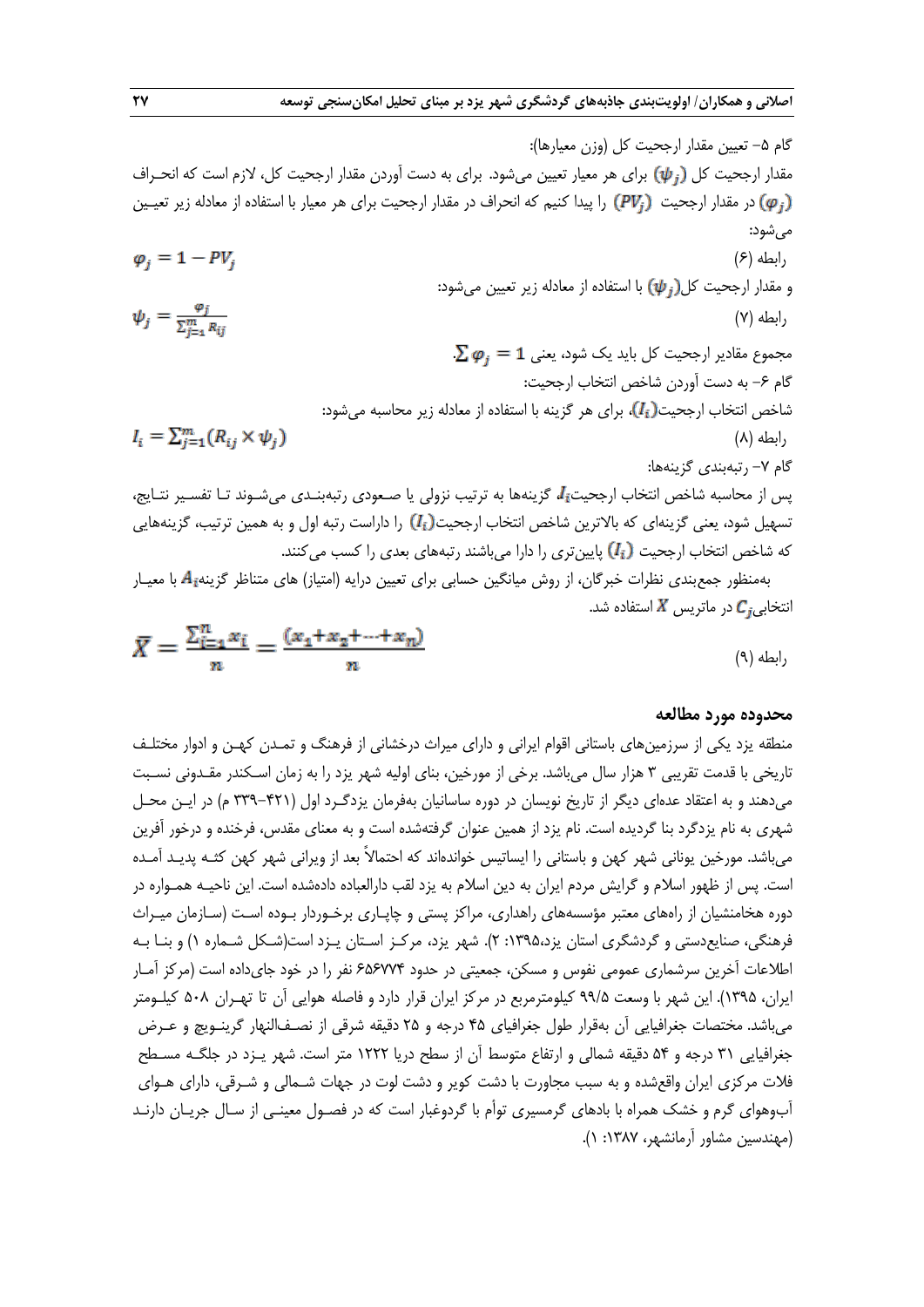

**شکل شماره .1 موقعیت شهر یزد در کشور، استان و شهرستان**

با توجه به پالن مدیریت گردشگری استان یزد )1395(، اهم جاذبههای موجود و بالقوه گردشگری شهر یزد عبارتاند از:

- شهر تاریخی یزد، بهترین نمونه شهرهای خشتی جهان است که دارای بافت تاریخی منحصـربهفرد و زنـده بـا مساحت تقریبی 750 هکتار است و همواره بهعنوان یکـی از درخشـانترین میـراث فرهنگـی در ادوار مختلـف تاریخی ایران مطرح بوده است. تاکنون بالغبر 6500 اثر تاریخی گردشگری در شهر یزد، شناساییشده و حـدود 1549 اثر آن به ثبت ملی رسیده است. دراینبین، باغ دولتآباد یزد از مجموعه باغهای ایرانی در سال 2011 و نیز شهر تاریخی یزد در سال 2017 در فهرست جهانی یونسکو به ثبت رسیدند.
- یکی دیگر از پتانسیلهای گردشگری شهر یزد، صنایعدستی و تولیدات محلی آن است. ازجمله این صنایع کـه بالغبر دهها عنوان میباشند میتوان به بافتههای سنتی و ترمه، ایکات، دارایی و ...؛ شیرینیجات ازجمله قطـاب، باقلوا، کیک یزدی و ...؛ نوشیدنیهای سنتی نظیر پالوده یزدی و عرقیات و همچنین غذاهای سنتی مانند انـواع آش (شولی)، قیمه یزدی و … اشاره نمود.
- شهر یزد، مردمانی پایبند به فرهنگ غنی و سنتهای زیبای ایرانی- اسالمی را در خود پرورانده است. از همین روی ضمن همگونی در وزین بودن مراسم و آداب و سنن مردم یزد، گوناگونی و تنوع در آن دیده میشود.
- همچنین شهرستان یزد یکی از 5 قطب سالمت در کشور است و بزرگتـرین قطـب نابـاروری خاورمیانـه نیـز میباشد، تعدد مراکز درمانی و بیمارستانی همچون مرکز تحقیقات بیولوژی سلولهای بنیادی، پژوهشکده علوم تولیدمثل و مرکز پزشکی هستهای باعث رشد چشمگیر گردشگران سلامت بـه ایـن اسـتان بـهویژه در سـطح منطقهای شده است. برای مثال از 1100 مراجعهکننده مرکز درمانی خاتماالنبیاء در روز 750 نفـر از اسـتانهای همجوار و کم برخوردار هستند که گواه تعداد رو به رشد گردشگری سالمت در این استان است، هماکنـون نیـز مراکز درمانی جدید با همین هدف در حال شکلگیری است.
- تنوع اقلیم باعث شده تا بسیاری از ورزشکاران در رشتههای گوناگون چون ورزشهای کویری (والیبال و فوتبال ساحلی، موتورسواری و اسبدوانی و ...( در کنار دیگر ورزشهای بومی و عمومی را به این شهر جذب نماید.
- استان یزد دارای ظرفیتهای کمنظیر و غنی معدنی و صـنایع وابسـته شـامل IT، کابلهـای نـوری، نسـاجی، سرامیک، فوالد و... است و به همین روی، شهر یزد دفاتر فروش و نمایندگیهای بسیاری از ایـن کارخانـهها را در خود جایداده است. همچنین موقعیت استقرار استان یزد و مرکزیت آن درکل کشور، سبب شده است تـا بـا تعریف پروژههای بزرگ ترانزیتی در مسیر مواصالتی به چهارسوی کشور مانند پروژه بندر خشک نقش مهمـی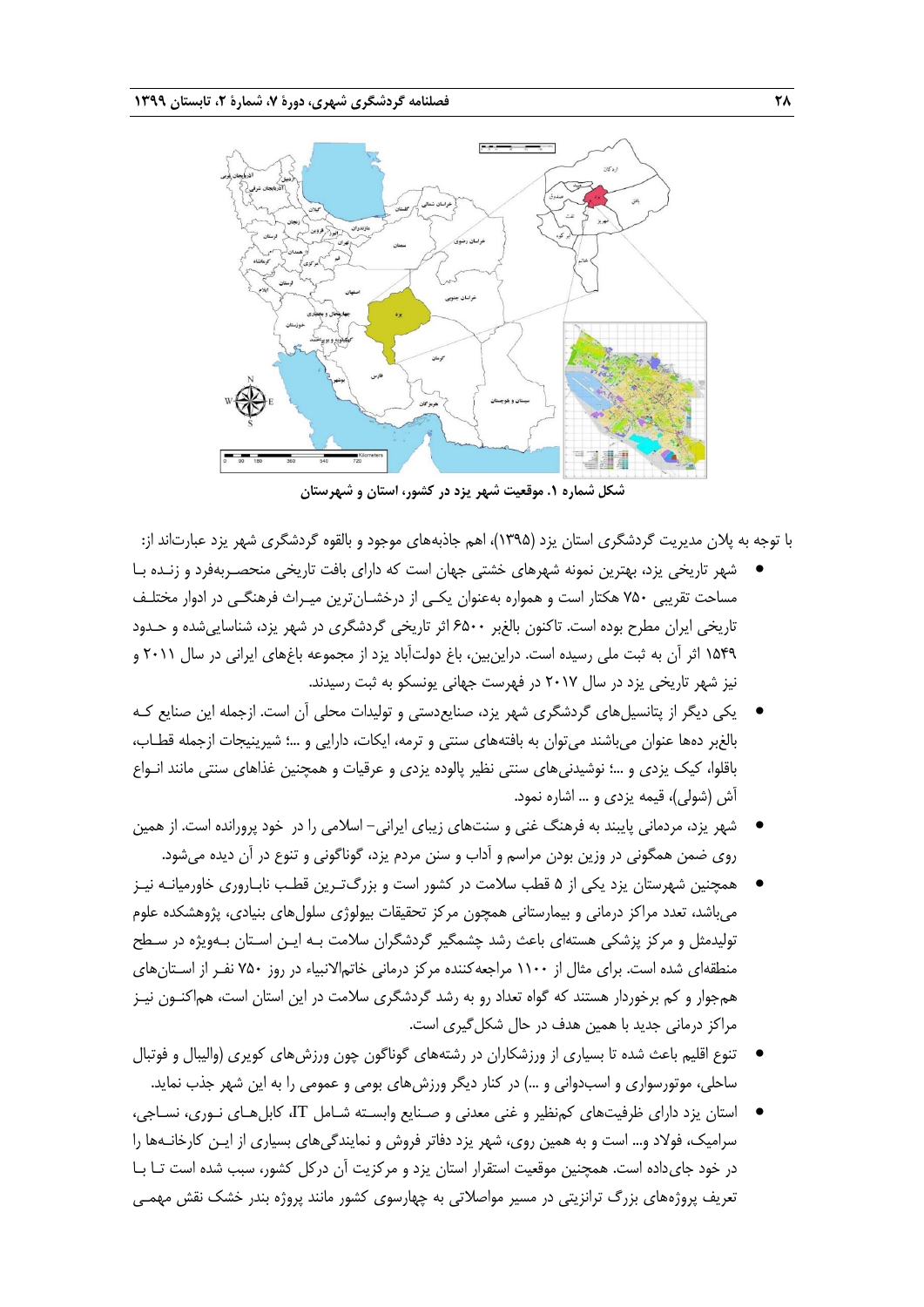ایفا کند. این عوامل، هرساله تعداد زیادی از سفرهای تجاری را به مقصد شهر یزد سبب میشوند.

 به دلیل وجود مذاهب و آیینهای گونـاگون، همـواره یـزد یکـی از مقاصـد سـفرهای گردشـگران مـذهبی در مراسمهای گوناگون مذهبی بوده است. محرم و آیینهای آن بسیاری از گردشگران را به خود جذب مینمایـد، مراسمهای سالیانه مذهبی زرتشتیان نیز هرساله تعداد کثیری از گردشـگران زرتشـتی از اقصـی نقـاط ایـران و کشورهایی چون هند، آمریکا و کشـورهای اروپـایی را بـه ایـن اسـتان میکشـاند )سـازمان میـراث فرهنگـی، صنایعدستی و گردشگری استان یزد، :1395 3-6(.

#### **بحث و یافتهها**

ماتریس تصمیمگیری تحقیق )جدول شماره 3( شامل جاذبههای گردشگری شهر یزد به تفکیک نوع گردشگری و عوامل ارزیابی تکنیک اینسکیپ را نشان میدهد.

|                             |                           | عامل ارزيابي       |                         |                          |                       |                                                  |
|-----------------------------|---------------------------|--------------------|-------------------------|--------------------------|-----------------------|--------------------------------------------------|
| منفی (-)                    | منفی (-)                  | مثبت (+)           | مثبت (+)                | مثبت (+)                 | مثبت (+)              |                                                  |
| اثرات                       | اثرات<br>اجتماعی-         | اهميت              | اهميت                   | امكان پذيرى              | قابليت                | نوع جاذبه                                        |
| ز يستمحيطي<br>توسعه<br>(C6) | فرهنگي<br>توسعه<br>(C5)   | بين المللي<br>(C4) | ملي/<br>منطقهاى<br>(C3) | توسعه<br>اقتصادى<br>(C2) | دسترسى<br>(C1)        |                                                  |
| $1/\lambda$ ٢               | 1.9                       | 9/27               | 9/1V                    | 9/4                      | $\lambda$ /٣ $\Delta$ | میراث معماری (A1)                                |
| $1/\Delta\lambda$           | $1/\tau$ ۶                | $Y/Y$ .            | $\lambda/\mathfrak{F}$  | 9/6                      | $Y/\lambda Y$         | صنایع دستی و تولیدات محلی (A2)                   |
| $1/Y$ .                     | 1/5                       | $Y/Y$ .            | $\lambda/\cdot \Delta$  | $Y/\Delta Y$             | 9/11                  | فرهنگ و آدابورسوم محلي (A3)                      |
| f/T                         | $\mathcal{L}/\mathcal{L}$ | $V/\cdot \Delta$   | $\lambda/\lambda$       | $\lambda$ /94            | 9/41                  | يژوهشــكدەها و مراكــز تحقيقــات يزشــكى<br>(A4) |
| $\frac{1}{2}$               | $Y/\lambda$ 9             | Y/Y                | $\lambda$ /٣ $\Delta$   | $\lambda/\cdot \Delta$   | $Y/\cdot \Delta$      | مراکز درمانی مجهـز و پزشـکان متخصـص<br>(A5)      |
| $Y/Y$ ۶                     | Y/90                      | 9/79               | 918                     | $\lambda/\cdot$ .        | $\Delta/\Lambda$      | اماکن و امکانات ورزشی خاص (A6)                   |
| 9/51                        | ۳/۴۸                      | 9/19               | $Y/Y$ ۶                 | $Y/\lambda Y$            | 51.0                  | مراكز فروش كارخانهها و معادن (A7)                |
| $f/\zeta$                   | $Y/\Lambda Y$             | $Y/Y\Delta$        | $\lambda/\Delta\lambda$ | $\lambda$ /94            | $Y/Y$ ۹               | موقعیت ترانزیتی و زیرسـاختهای وابسـته<br>(AB)    |
| $Y/\Delta\lambda$           | ۱/۳۶                      | $Y/\Delta Y$       | $\lambda/\Delta\lambda$ | $Y/\sqrt{Y}$             | $\lambda$ /٢٩         | برگزاری مراسم خاص مذهبی (A9)                     |

**جدول شماره .3 ماتریس تصمیمگیری تحقیق**

دادههای جدول فوق نشاندهنده آن است که جاذبه میراث معماری نسبت به سایر جاذبههای گردشگری شـهر یـزد، ازنظر عوامل قابلیت دسترسی با امتیاز ۸/۳۵، اهمیت ملی/ منطقهای با امتیاز ۹/۱۷ و اهمیـت بین|لمللـی بـا امتیـاز ۹/۵۲ برتری دارد و بیانگر اختصاص بیشترین زیرساختهای حملونقل شهری به این جاذبه، تراکم اکثر مراکز اقامتی و نزدیکی ابنیه میراثی در بافت تاریخی شهر یزد و نیز اقبال زیاد گردشگران خارجی و داخلی به آن است. همچنین ازلحـاظ عوامـل اثرات اجتماعی-فرهنگی توسعه با امتیاز 1/06 و اثرات زیستمحیطی توسعه ،1/82 کمترین امتیاز منفی را کسـب نمـوده است، به این معنی که توسعه گردشگری مبتنی بر این جاذبه، کمترین آسیب را به بافت اجتماعی و هویت فرهنگی شـهر یزد وارد میکند و اثرات منفی زیستمحیطی آن بر بافت تاریخی شهر یزد در آینده ناچیز خواهد بود. جاذبه صنایعدستی و تولیدات محلی از حیث امکانپذیری توسعه اقتصادی، با امتیاز ۹/۰۵ بیشترین امتیاز را نسبت به سـایر جاذبـهها بـه خـود اختصاص داده است که نشانگر پتانسیل باالی سرمایهگذاری برای بازاریابی محصوالت این حوزه است. همچنین کمترین امتیاز مثبت ازنظر عوامل قابلیت دسترسی با امتیاز ،5/11 اهمیت ملی/منطقهای بـا امتیـاز 6/76 و اهمیـت بینالمللـی بـا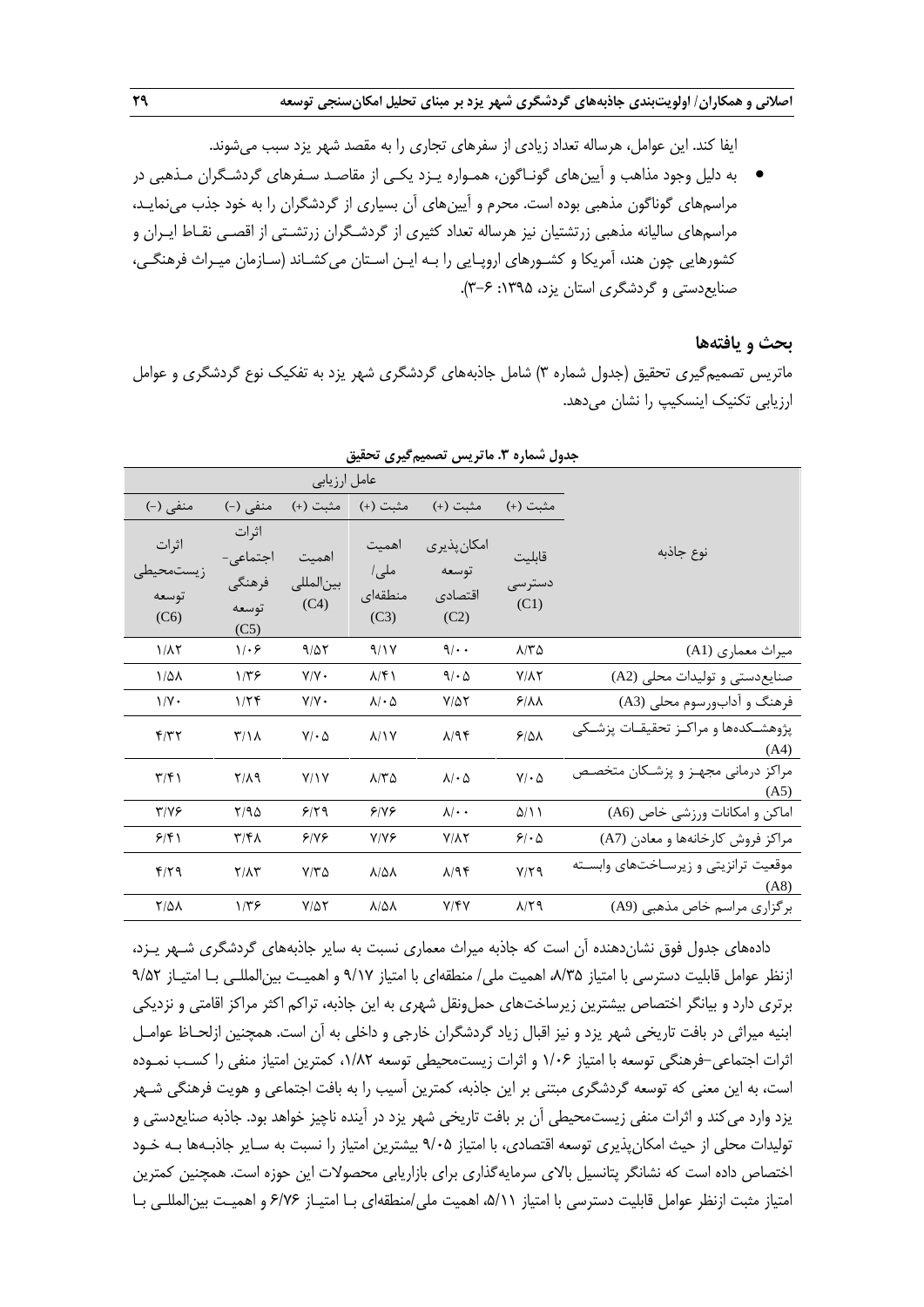امتیاز 6/29 به اماکن و امکانات ورزشی خاص اختصـاصیافته کـه مبـین عـدم توسـعهیافتگی زیرسـاختها و تجهیـزات ورزشی و فقدان توجه الزم به شهر یزد بهعنوان میزبان مسابقات و رخدادهای ورزشی در سطح ملی و بینالمللی است. در ادامه، جاذبه فرهنگ و آدابورسوم محلی ازنظر عامل امکانپذیری توسعه اقتصادی با امتیاز 7/52 در پـایین سـطح قـرار دارد که نشاندهنده بازدهی کم اقتصادی توسعه گردشگری بر پایه این جاذبه است. بیشترین امتیاز منفی ازلحاظ عوامـل اثرات اجتماعی-فرهنگی توسعه با امتیاز 3/48 و اثرات زیستمحیطی توسعه با امتیاز 6/41 به مراکز فروش کارخانـهها و معادن تعلق گرفت که دالیل آن میتواند تغییر بافت جمعیتی شهر یزد در پی مهاجرت بیرویه کارگران غیربـومی شـاغل در این صنایع طی سالیان اخیر و آلودگی بالقوه ناشی از عدم موقعیتیابی صحیح و تمرکز فعالیتهای مرتبط با صنعت در مبادی ورودی شهر یزد باشد. پس از تشکیل ماتریس تصمیمگیری تحقیق، بایستی ماتریس دادهها نرمـال شـود )جـدول شماره 4(.

| C <sub>6</sub>             | C <sub>5</sub>      | C <sub>4</sub>  | C <sub>3</sub>               | C <sub>2</sub>             | C <sub>1</sub>             | Rij            |
|----------------------------|---------------------|-----------------|------------------------------|----------------------------|----------------------------|----------------|
| $\cdot$ / $\lambda$ $\vee$ | $1/\cdot$           | $1/\cdot$       | $1/\cdot$                    | .199                       | $\sqrt{\cdot \cdot \cdot}$ | A <sub>1</sub> |
| $1/\cdot$                  | $\cdot$ /Y $\wedge$ | $\cdot/\lambda$ | $\cdot$ /9٢                  | $\sqrt{\cdot \cdot \cdot}$ | .795                       | A <sub>2</sub> |
| .795                       | ۰/۸۵                | $\cdot/\lambda$ | $\cdot/\lambda\lambda$       | $\cdot/\lambda\tau$        | $\cdot$ / $\wedge$ $\vee$  | A <sub>3</sub> |
| $\cdot$ /۳ $\vee$          | $\cdot$ /٣٣         | $\cdot$ /yf     | .71                          | .199                       | $\cdot$ /yq                | A <sup>4</sup> |
| ۱۴۶                        | $\cdot$ /۳ $\vee$   | $\cdot$ /YA     | .791                         | .119                       | $\cdot$ / $\lambda$ ۴      | A <sub>5</sub> |
| ۰۱۴۲                       | ۰۱۳۶                | .166            | $\cdot$ /yf                  | $\cdot/\lambda\lambda$     | $\cdot$ /2)                | A <sub>6</sub> |
| .180                       | $\cdot$ /۳ $\cdot$  | $\cdot$ /Y)     | $\cdot$ / $\Lambda$ $\Delta$ | $\cdot$ /18                | $\cdot$ /YY                | A <sub>7</sub> |
| $\cdot$ /۳ $\vee$          | $\cdot$ /۳ $\vee$   | $\cdot$ /YY     | .795                         | .199                       | $\cdot$ / $\lambda$ $\vee$ | A8             |
| $\cdot$ /۶ \               | $\cdot$ /Y $\wedge$ | $\cdot$ /yq     | .795                         | $\cdot/\lambda\tau$        | $\cdot$ /99                | A <sup>9</sup> |

**جدول شماره .4 ماتریس نرمال شده مقایسه زوجی**

در گام بعدی، متوسط مقادیر نرمال شده هر معیار تعیین میشود (جدول ۵):

**جدول شماره .5 میانگین مقادیر نرمال شده برای هر معیار**

| $C6$ $C5$ $C4$ $C3$ $C2$ $C1$ |             |                                                                                           |                   |      |
|-------------------------------|-------------|-------------------------------------------------------------------------------------------|-------------------|------|
| $\cdot$ / $\vee \vee$         | $\cdot$ /9Y | $\cdot$ $/\lambda$ $\uparrow$ $\cdot$ $/\lambda$ $\uparrow$ $\cdot$ $/\lambda$ $\uparrow$ | $\cdot/\Lambda f$ | Rhar |

در مرحله بعد، بایستی مقدار تفاوت هر معیار، محاسبه شود )جدول شماره 6(.

|                 |                                                                                                                         |     | جدول شماره ٦. مقادیر تفاوت محاسبهشده برای هر معیار |     |                 |
|-----------------|-------------------------------------------------------------------------------------------------------------------------|-----|----------------------------------------------------|-----|-----------------|
| PV <sub>6</sub> | $-PV5$                                                                                                                  | PV4 | PV3                                                | PV2 | PV <sub>1</sub> |
|                 | $\cdot$ /V98٣٨9 $\cdot$ /8٨۴٢١٧ $\cdot$ / $\cdot$ ٨۵۶۵9 $\cdot$ / $\cdot$ ۴٢۶۵۵ $\cdot$ / $\cdot$ ۴٣٣۵۶ $\cdot$ /۱۲۷۵۲۶ |     |                                                    |     |                 |

پسازآن، نوبت به محاسبه انحراف در مقدار ارجحیت برای هر معیار میرسد )شکل 7(.

|          |                 |             | جدول شماره ۷. مقادیر تفاوت محاسبهشده برای هر معیار |          |          |
|----------|-----------------|-------------|----------------------------------------------------|----------|----------|
| Ф6       | Ф6              | Ф4          | $\Phi$ 3                                           | $\Phi$   | Ф1       |
| .77.7911 | $\cdot$ /۳۱۵۷۸۳ | $.791$ ۴۳۴۱ | ۰/۹۵۷۳۴۵                                           | .1909999 | .7005646 |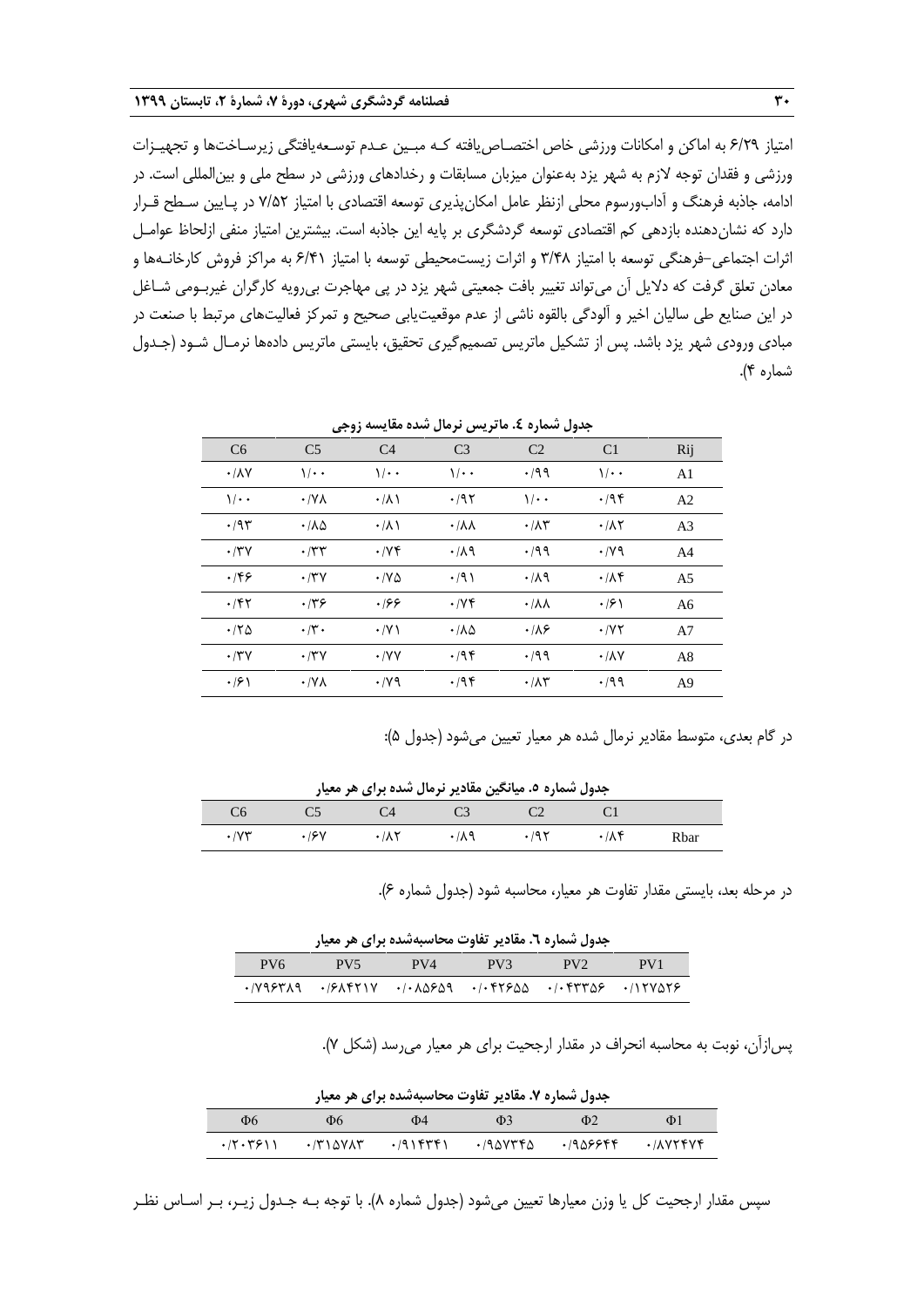خبرگان، مهمترین عوامل در امکانسنجی توسعه جاذبههای گردشگری شهر یـزد بـه ترتیـب، اهمیـت ملی/منطقـهای و پسازآن با اختالف ناچیزی، امکانپذیری توسعه اقتصادی هستند. بنابراین میتوان اینگونـه اسـتنباط نمـود کـه مبنـای هدفگذاری برای برنامهریزی توسعه جاذبههای گردشگری در شهر یزد باید بر ظرفیتسازی بهمنظور جـذب گردشـگران ملی و منطقهای متمرکز گردد. همچنین زمینه مناسبی برای تضمین عواید اقتصادی حاصـل از سـرمایهگذاری در توسـعه جاذبههای گردشگری در شهر یزد وجود دارد. اما ازآنجاکه عامل اهمیت بینالمللی در جایگاه سوم قرارگرفتـه، جاذبـههای شهر یزد نسبت به دو عامل قبلی، پتانسیل کمتری برای جذب گردشگران خارجی در حوزههای میراث، سالمت و تجارت دارند، پس فرضیه نخست پژوهش رد میشود. در ادامه، عامل قابلیت دسترسی قرار دارد که به وجود حداقل امکانات الزم در حوزه حملونقل شهری و برونشهری و لزوم توجه هرچه بیشتر به آن اشاره دارد. درنهایت عوامـل اثـرات اجتمـاعی- فرهنگی توسعه و اثرات زیستمحیطی توسعه حائز کمترین اهمیت هستند که این مورد میتواند به توسـعهیافتگی پـایین جاذبههای گردشگری در شهر یزد اشـاره داشـته باشـد، چراکـه غالبـاً ایـن اثـرات در مقاصـدی کـه در مراحـل ابتـدایی توسعهیافتگی خود قرار دارند، کمتر به چشم میخورند.

|  |  |  | جدول شماره ۸. وزن محاسبهشده برای هر معیار |  |  |  |
|--|--|--|-------------------------------------------|--|--|--|
|--|--|--|-------------------------------------------|--|--|--|

| $\Psi$ 6 (W <sub>6</sub> )                                                                                                                                                                  | $\Psi$ 5 (W5) | $\Psi$ 4 (W4) | $43$ (W3) | $42$ (W2) | $\Psi1$ (W1) |
|---------------------------------------------------------------------------------------------------------------------------------------------------------------------------------------------|---------------|---------------|-----------|-----------|--------------|
| $.$ $\left. \cdot \right.$ $\left. \cdot \right.$ $\left. \cdot \right.$ $\left. \cdot \right.$ $\left. \cdot \right.$ $\left. \cdot \right.$ $\left. \cdot \right.$ $\left. \cdot \right.$ | .7.94         | ۸۵۶۶۱۰۰ ۰     | .75525A   | ۰/۲۲۶۶۸۲  | .77.5977A    |
|                                                                                                                                                                                             |               |               |           |           |              |

در گام بعدی، شاخص انتخاب ارجحیت را به دست میآوریم )جدول شماره 9(.

| C <sub>6</sub>             | C <sub>5</sub>                 | C <sub>4</sub>  | C <sub>3</sub>     | C <sub>2</sub>     | C <sub>1</sub>       |                |
|----------------------------|--------------------------------|-----------------|--------------------|--------------------|----------------------|----------------|
| $\cdot \mid \cdot \rangle$ | $\cdot/\cdot$ Y                | $\cdot$ /۲۲     | $\cdot$ /۲۳        | $\cdot$ /۲۳        | $\cdot$ /۲۱          | A <sub>1</sub> |
| $\cdot$ / $\cdot$ $\Delta$ | $\cdot$ / $\cdot$ 6            | $\cdot/\lambda$ | $\cdot$ /۲)        | $\cdot$ /۲۳        | $\cdot$ /19          | A <sub>2</sub> |
| $\cdot \cdot \cdot$ ۴      | $\cdot \cdot \cdot$            | $\cdot/\lambda$ | $\cdot$ /۲ $\cdot$ | $\cdot$ /19        | $\cdot$ /\Y          | A <sub>3</sub> |
| $\cdot$ / $\cdot$ $\cdot$  | $\cdot$ / $\cdot$ $\cdot$      | .19             | $\cdot$ /۲ $\cdot$ | .75                | .19                  | A <sub>4</sub> |
| $\cdot$ / $\cdot$ $\cdot$  | $\cdot/\cdot7$                 | .19             | $\cdot$ /۲)        | $\cdot$ /۲ $\cdot$ | $\cdot$ /\Y          | A <sub>5</sub> |
| $\cdot$ / $\cdot$ $\cdot$  | $\cdot/\cdot7$                 | .19             | $\cdot$ /\Y        | $\cdot$ /٢ $\cdot$ | $\cdot$ / $\uparrow$ | A6             |
| $\cdot$ / $\cdot$ \        | $\cdot$ / $\cdot$ $\cdot$      | $\cdot$ /18     | $\cdot$ /19        | $\cdot$ /۲ $\cdot$ | $\cdot$ /18          | A7             |
| $\cdot$ / $\cdot$ $\cdot$  | $\cdot$ / $\cdot$ ۳            | $\cdot$ /\Y     | $\cdot$ /۲۱        | $\cdot$ /۲۲        | $\cdot/\lambda$      | A8             |
| $\cdot$ / $\cdot$ $\tau$   | $\cdot \mid \cdot \varepsilon$ | .11V            | $\cdot$ /٢١        | $\cdot$ /19        | $\cdot$ /۲)          | A <sup>9</sup> |

**جدول شماره .9 شاخص انتخاب ارجحیت محاسبهشده برای هر گزینه**

در نهایت، بر اساس روش شاخص انتخاب ارجحیت نتایج حاصل از رتبهبندی جاذبـههای گردشـگری شـهر یـزد )جـدول شماره 10( نمایش دادهشده است.

| جدول شماره ۱۰. نتایج رتبهبندی گزینهها |                      |                                          |  |  |  |
|---------------------------------------|----------------------|------------------------------------------|--|--|--|
| ر تبه                                 | $\overline{a}$       | جاذبه                                    |  |  |  |
| $\mathcal{N}$                         | $\cdot$ /99          | میراث معماری (A1)                        |  |  |  |
| ٢                                     | $\cdot$ /9)          | صنایع دستی و تولیدات محلی (A2)           |  |  |  |
| ٣                                     | .189                 | برگزاری مراسم خاص مذهبی (A9)             |  |  |  |
| ۴                                     | .11                  | فرهنگ و آدابورسوم محلی (A3)              |  |  |  |
| ۵                                     | $\cdot$ / $\wedge$ ۳ | موقعیت ترانزیتی و زیرساختهای وابسته (A8) |  |  |  |
| ۶                                     | $\cdot/\lambda$ .    | مراکز درمانی مجهز و پزشکان متخصص (A5)    |  |  |  |
| ۷                                     | $\cdot$ /yq          | پژوهشکدهها و مراکز تحقیقات پزشکی (A4)    |  |  |  |
| γ                                     | ۰/۷۳                 | مراكز فروش كارخانهها و معادن (A7)        |  |  |  |
| ٩                                     | ۰۱۶۸                 | اماکن و امکانات ورزشی خاص (A6)           |  |  |  |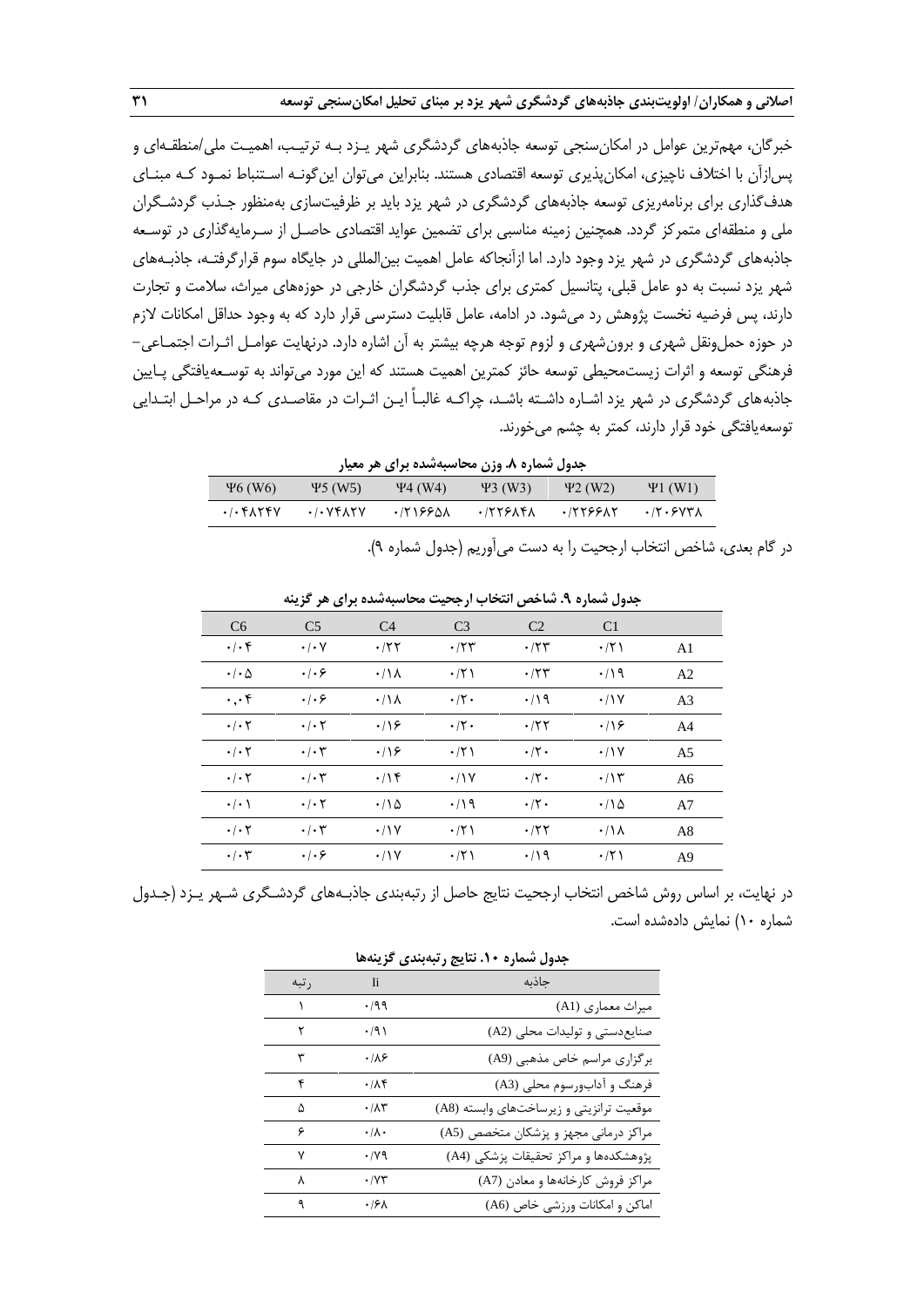مطابق جدول فوق، جاذبه میراث معماری با بیشترین امتیاز و پسازآن به ترتیب جاذبـههای صنایعدسـتی و تولیـدات محلی، برگزاری مراسم خاص مذهبی و فرهنگ و آدابورسوم محلی به ترتیـب در جایگاههـای بعـدی از حیـ اولویـت توسعه قرار دارند. این چهار جاذبه، بر اهمیت ابعاد ملموس و نـاملموس میراثـی در گردشـگری شـهر یـزد داللـت دارنـد. بنابراین فرضیه دوم پژوهش، تأیید میگردد. موقعیـت ترانزیتـی و زیرسـاختهای وابسـته بـه آن بـر نقـش راهبـردی و مواصالتی شهر یزد بهعنوان مرکز انتقال کاال در کشور تأکید دارد. جاذبههای مراکز درمانی مجهز و پزشکان متخصص و نیز پژوهشکدهها و مراکز تحقیقات پزشکی در جایگاه بعدی قرارگرفتهاند که به معنی ظرفیت نهچندان مناسب شـهر یـزد جهت توسعه گردشگری سالمت پس از میراث است. در نازلترین جایگاه هم مراکز فروش کارخانهها و معادن و اماکن و امکانات ورزشی خاص قرارگرفتهاند به این معنی که در برنامهریزیهای گردشگری بلندمدت از حیث امکانِسنجی توسعه، اولویت پایینی دارند.

# **نتیجهگیری**

جاذبههای گردشگری، عنصر اساسی برای توسعه موفقیتآمیز یک مقصد گردشگری به شمار میروند. این جاذبهها چه از نوع طبیعی و چه انسانی ساخت، منابعی دائمی هستند و باهدف اصلی جذب بازدیدکننـدگان توسـعهیافته و اداره میشـوند ),2005:619Wall & Hu). اینسـکیپ ):1991 38( جاذبـههای گردشـگری را همـه ویژگیهـای طبیعـی، فرهنگـی و استثنایی و نیز فعالیتهای مرتبط با یک محدوده میداند که گردشگران را برای بازدید به خـود جـذب میکننـد. وی بـر اهمیت برنامهریزی دقیق و تحلیل امکانسنجی، قبل از آغاز فرآیند توسعه تأکیـد میکنـد ),2010:54Lasten). بـر ایـن اساس، تحلیل جاذبههای گردشگری، لازمه برنامهریزی مناسب برای توسعه گردشـگری اسـت ( .Azarmi et al,2019 321(. در مقاله حاضر، پس از تدوین چارچوب نظری، پرسشنامهای با مقیاس 1 تا ،10 مبتنی بر تکنیک ارزیابی مـاتریس کمی اینسکیپ و جاذبههای گردشگری شهر یزد تهیه گردید و در اختیار 17 نفر از خبرگان حوزههای مختلف گردشـگری قرار گرفت. این تعداد با استفاده از روش نمونهگیری غیر تصادفی هدفمند گلولـه برفـی انتخـاب شـدند. در ادامـه جهـت رتبهبندی گزینهها از مدل کمی شاخص انتخاب ارجحیت (PSI (که یکی از روشهای نوین تحلیـل تصـمیمگیری چنـد معیاره است استفاده شد. در بخش تحلیل کیفی دادهها نرمافزار Excel Microsoft بهمنظور سهولت در انجام ارزیابی، به کار گرفته شد.

با توجه به یافتههای تحلیلی تحقیق و بر اساس مجموع عوامل امکانسنجی توسعه، جاذبه میراث معماری شـهر یـزد دارای بیشترین قابلیت، جهت توسعههای آتی میباشد. پسازآن به ترتیب صنایعدستی و تولیدات محلی؛ برگزاری مراسـم خاص مذهبی؛ فرهنگ و آدابورسوم محلی؛ موقعیت ترانزیتی و زیرساختهای وابسته؛ مراکز درمـانی مجهـز و پزشـکان متخصص؛ پژوهشکدهها و مراکز تحقیقات پزشکی؛ مراکز فروش کارخانهها و معادن؛ و در آخر اماکن و امکانـات ورزشـی خاص قرار دارند. نظر به اینکه چهار جاذبه نخست بر عوامل میراثی ملموس و نـاملموس داللـت دارنـد، میتـوان نتیجـه گرفت که جاذبههای میراثی شهر یزد از اقبال بیشتری نسبت به سایر جاذبههای گردشگری برخوردارند. شایانذکر اسـت که مراسم مذهبی باوجوداینکه رویدادهای وابسته به آن، محدود به بازههـای زمـانی خـاص و کوتاهمـدت در طـی سـال هستند، پتانسیل مناسبی برای توسعه دارند. این موارد، مطابق با معیارهایی است که در سال 2017 بر اساس آنهـا شـهر تاریخی یزد در فهرست میراث جهانی یونسکو ثبت شد. این معیارها عبارتاند از: نمونه منحصربهفرد یا حداقل استثنایی از یک سنت فرهنگی و تمدن زنده یا ازمیانرفته است؛ و نمونه برجستهای از یک مکان مسکونی بشری که معرف یـک یـا چند فرهنگ است ),2017:214UNESCO). همچنین باوجود نقش تعیینکننده جاذبههای تجاری، درمانی و ورزشـی در توسعه اقتصادی شهر یزد باید این نکته را متذکر شد که به دلیل شرایط اقتصادی حاکم بر کشور در حال حاضـر، فقـدان قوانین و حمایتهای الزم و عدم توسعه زیرساختهای وابسته از وضعیت مطلوب برای توسـعه فاصـله دارنـد و بـا ادامـه شرایط موجود مورد استقبال گردشگران ورودی، قرار نخواهند گرفت. بنا بـر آنچـه گفتـه شـد، ایـن پـژوهش، همسـو بـا یافتههای کلی تحقیق محمودزاده و همکاران )1394( مبنی بر اهمیـت جاذبـههای فرهنگی/انسانسـاخت و جاذبـههای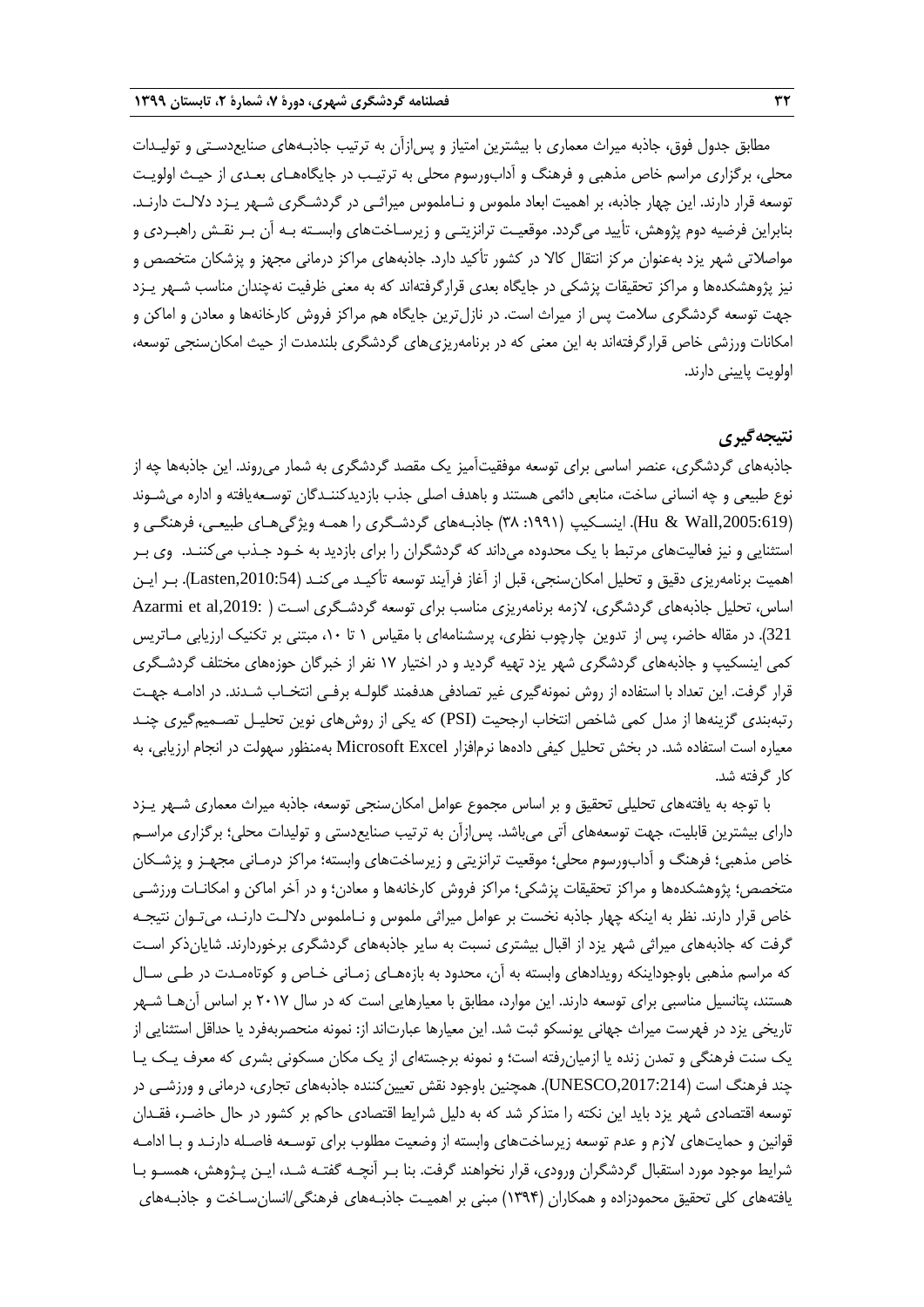فرهنگی ناملموس شهرستان یزد و نیز پژوهش زیاری و رخساری )1398( مبنی بر اهمیت جاذبههای تاریخی-فرهنگـی و تاریخی-مذهبی گردشگری شهر یزد است. از سوی دیگر، نتایج تحقیق، مؤید یافتههای مطالعه زارع اشکذری و همکاران )1393( شامل تأثیرگذاری شاخصهای ظرفیتهای گردشگری فرهنگی در افزایش رونق گردشـگری فرهنگـی در شـهر یزد است. همچنین در تأیید مطالعه الله یاری ولندانی و همکاران (۱۳۹۴) شهر یـزد ازنظـر وجـود جاذبـههای گردشـگری بهویژه جاذبههای تاریخی و فرهنگی حائز جایگاه مناسبی است اما برخالف نظر آنها گردشگری مذهبی نیز نقش مؤثری در جریان گردشگری شهر یزد دارا میباشد. همچنین نتایج این پژوهش، در راستای یافتههای عزیـزی و زاهـدی )1394( است که معتقدند گردشگری سالمت در استان یزد باوجود پیشرفتهای قابلتوجه با موانع عدیدهای برای توسـعه مواجـه است. در ادامه، عوامل مؤثر بر توسعه جاذبههای گردشگری شهر یزد بر اساس نظر خبرگان به ترتیـب اهمیـت مشـخص شدند که عبارت بودند از اهمیت ملی/منطقهای، امکانپذیری توسعه اقتصادی، اهمیت بینالمللی، قابلیت دسترسی، اثـرات اجتماعی- فرهنگی توسعه و اثرات زیستمحیطی توسعه. با توجه به ترتیب عوامل مذکور میتوان نتیجه گرفت که بـرای توسعه گردشگری در شهر یزد باید بیشترین تمرکز مدیران و برنامـه ریـزان، معطـوف بـه گردشـگران در سـطح ملـی و منطقهای باشد. در ضمن، زمینه برای توسعه اقتصادی جاذبههای گردشگری شهر یزد فراهم است که خود عامـل مهمـی در جذب سرمایهگذاری بخش خصوصی میباشد. از سوی دیگر بایسـتی توجـه بیشـتری بـه تبلیغـات بینالمللـی شـود و دسترسی گردشگران به جاذبههای شهر یزد تسهیل گردد که تابعی از برنامههای توسعه کشور است. همچنـین ازآنجاکـه گردشگری در شهر یزد در مراحل اولیه توسعه خود قرار دارد اثرات اجتماعی- فرهنگی و زیستمحیطی توسعه آن چندان بروز نیافتهاند. راهبردهای زیر را بهمنظور حمایت از جاذبههای گردشگری دارای اولویت توسعه در شهر یزد بیان داشت:

- حفاظت و احیای ابنیه تاریخی باارزش و گشایش آنها برای بازدید گردشگران در کنـار توسـعه مراکـز خـدمات گردشگری و اقامت سنتی در بافت تاریخی شهر یزد؛
- آشناسازی بخش خصوصی با مزیتهای سـرمایهگذاری و ظرفیتهـای موجـود در زمینـه تولیـد صنایعدسـتی و تولیدات محلی؛
	- برند سازی مراسم خاص مذهبی مانند نخل برداری و سینهزنی در ماه محرم و نیز جشن سده زرتشتیان؛
- برگزاری رویدادها و جشنوارههای آیینی در محالت بهمنظور زنـده نگهداشـتن فرهنـگ و آدابورسـوم سـاکنین بومی؛

درمجموع با توجه به اولویتبندی جاذبهها و تعیین اهمیت عوامل میتوان اینگونه استنباط نمود که باوجود گذشت 3 سال از ثبت شهر تاریخی یزد بهعنوان اولین شهر از ایران در فهرست میراث جهانی یونسکو هـیچ برنامـه مـدونی بـرای بهرهگیری از این فرصت کمنظیر جهت جذب گردشگران خارجی وجود ندارند، درحالیکه تمرکز بر این پتانسیل میتوانـد منجر به توسعه سایر جاذبههایی گردد که جایگاههای پایینی کسب نمودهاند. چرا که در صورتی چشمانداز روشـنی بـرای موفقیت گردشگری وجود خواهد داشت که جاذبهها در مقصد بهصورت متوازن توسعه یابند. بنابراین بایستی در کنار توجه به جاذبههای میراثی شهر یزد، زمینهسازی الزم برای جاذبههای تجاری، درمانی و ورزشـی صـورت گیـرد کـه ایـن امـر نیازمند برنامهریزی یکپارچه و بلندمدت است. یافتههای این پژوهش میتواند مورداستفاده سازمانها و نهادهای دخیل در مدیریت شهری و برنامهریزی گردشگری جهت کنترل هدفمند توسـعه گردشـگری، مـدیریت تقاضـای سـفر در آینـده و همچنین هدایت سرمایهگذاریهای بخش خصوص باشد. تحقیقات آینده میتوانند به بررسی جاذبههای گردشگری استان یزد در سطحی فراگیر و منطقهای بپردازند.

## **تشکر و قدردانی**

بنا به اظهار نویسنده مسئول، این مقاله که مستخرج از رساله دکتری است، حامی مالی نداشته است.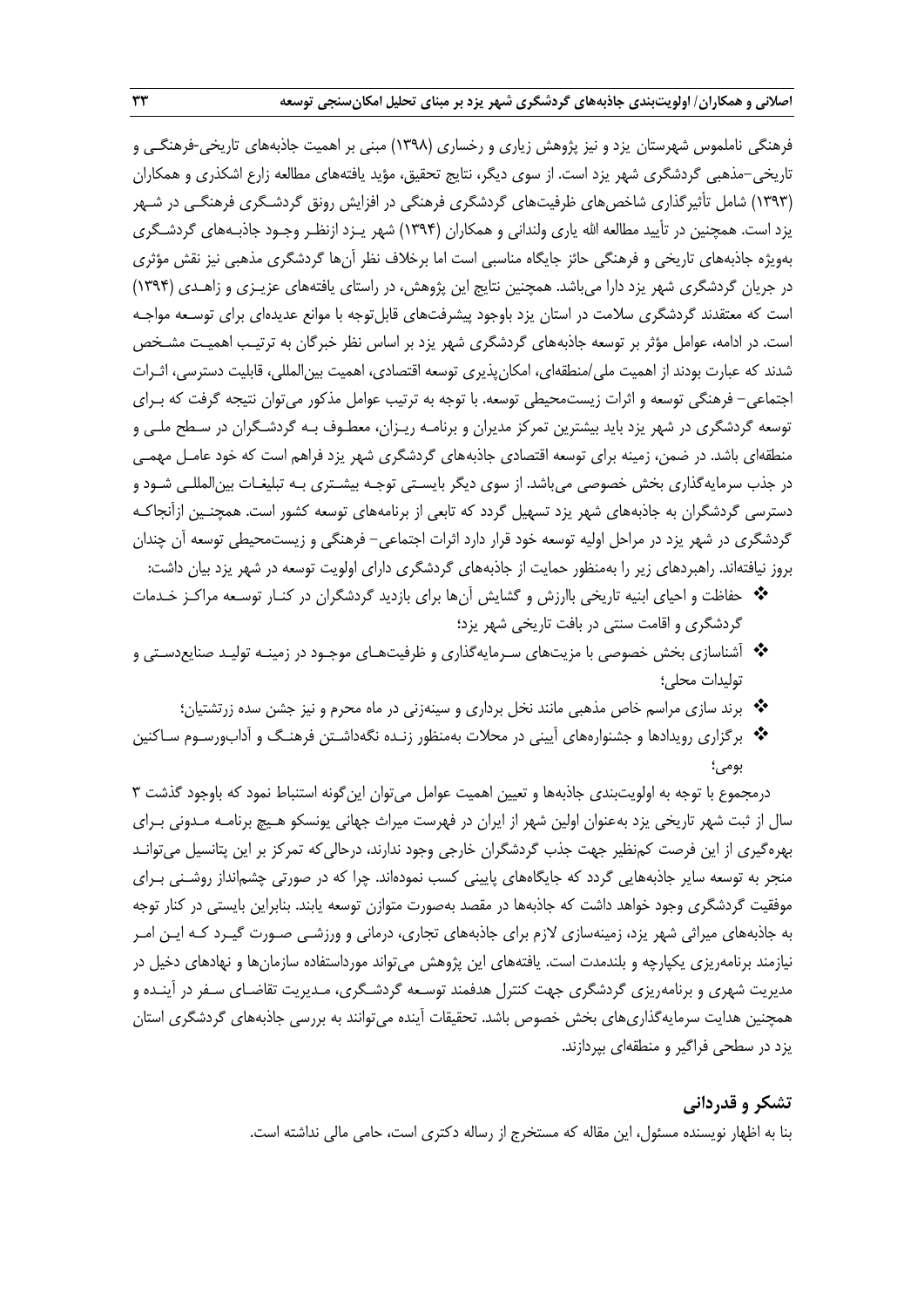#### **منابع**

- 1( اهلل یاری ولندانی، مرضیه؛ احمدی، مرضیه؛ پیرنیا، محمدرضا )1394( الگوها و جاذبهها در گردشـگری مـذهبی، مـورد پژوهـی: زرتشتیان یزد، اولین همایش ملی گردشگری، جغرافیا و محیطزیست پاک، شرکت سپیدار طبیعت الوند، همدان.
- 2( اینسکیپ، ادوارد )1392( برنامهریزی گردشگری: رویکردی یکپارچه و پایدار به برنامهریزی و توسعه گردشگری، ترجمه محمود حسنپور، تهران: نشر مهکامه.
- 3( حیدری چیانه، رحیم؛ راحلی، حسین؛ فکر، فاطمه )1396( ارزیابی جاذبههای گردشگری شهری با روش ارزشگـذاری مشـروط )CVM )مطالعه موردی جاذبه شورابیل اردبیل. گردشگری شهری، دوره ،4 شماره ،1 صص. .70-57
- 4( تاج علی، معصومه )1385( بررسی اثرات اقتصادی گردشگران در جمهوری اسالمی ایـران، پایاننامـه کارشناسـی ارشـد علـوم اقتصادی، به راهنمایی فاطمه بزازان، دانشگاه الزهراء.
- 5( زارع اشکذری، سیدمحمد؛ سقایی، محسن؛ موسوی، میرنجـف؛ مختـاری ملکآبـادی، رضـا )1394( عوامـل مـؤثر بـر توسـعه گردشگری فرهنگی با رویکرد جذب گردشگران خارجی در ایران مرکزی مورد شناسی: شهر یزد، جغرافیـا و آمـایش شـهری - منطقهای، دوره ۵، شماره ۱۷، صص. ۱۸۹–۲۰۷.
- ۶) زنگیآبادی، علی؛ جمال محمدی، دیبا (۱۳۸۵) تحلیل بازار گردشگری داخلی شهر اصفهان، جغرافیا و توسعه، دوره ۳، شماره ۴، صص. ۵–۲۳.
- 7( زیاری، کرامت اله؛ رخساری، حمید )1398( اولویتبندی و دستهبندی جاذبههای توریسـتی بـر اسـاس ترجیحـات گردشـگران مطالعه موردی: شهر یزد. گردشگری شهری، دوره ۶، شماره ۳، صص. ۱۷–۳۱.
- 8( سازمان میراث فرهنگی، صنایعدستی و گردشگری استان یزد )1395( پالن مدیریت گردشگگری اسگتان یگزد، سـازمان میراث فرهنگی، صنایعدستی و گردشگری.
	- 9( ضرغام بروجنی، حمید )1391( برنامهریزی توسعه جهانگردی رویکردی هم پیوند و پایدار، تهران: نشر مهکامه.
- 10(عزیزی، فاطمه و زاهدی، شمس السادات )1394( شناسایی و ارزیابی موانع توسعه گردشگری سالمت در استان یـزد. مـدیریت اطالعات سالمت، دوره ،12 شماره 6 )پیاپی 46(، صص.806-799.
- 11(غفاری، محمد؛ کنجکاو منفرد، امیررضا؛ عسگر نژاد نوری، باقر )1398( واکاوی نقش تصویر ذهنی گردشگران از برند بر شهرت مقصد گردشگری مطالعه موردی: شهر یزد. گردشگری شهری، دوره ۶، شماره ۲، صص. ۴۵–۵۹.
- 12(غفاری گیالنده، عطا؛ دهدهزاده سیالبی، پروین؛ قدیمی، مریم )1396( رتبهبندی جاذبههای گردشگری بر اساس پتانسیل جـذب گردشگر با استفاده از مدل تاکسونومی عددی (موردمطالعه: شهرستان خوی). اقتصاد و مـدیریت شـهری، جلـد ۵، شـماره ۲۰، صص. .126-113
- 13(محمودزاده، سید مجتبی؛ ضیائی، محمود؛ حکیمیان، علی )1394( اولویتبندی جاذبههای گردشگری شهرستان یـزد از دیـدگاه گردشگران آسیایی و اروپایی. مطالعات اجتماعی گردشگری، دوره ۳، شماره ۶، صص. ۱۶۴-۱۹۱. 14(مرکز آمار ایران )1395(، سرشماری عمومی نفس و مسکن کل کشور، ریاست جمهوری.

15(مهندسین مشاور آرمانشهر )1387( طرح تفصیلی شهر یزد، جلد دوم؛ بررسی ویژگیهای جغرافیایی و طبیعی، شهرداری یزد. 16) Ariani, Vitria. (2018) Integrated city as a model for a new wave urban tourism, In IOP Conference Series: Earth and Environmental Science, IOP Publishing, Vol.126, No.1, pp. 1-8.

- 17) Azarmi, Solmaz. & Vaziri, Roozbeh. & Kole, Ayman. & Oladipo, Akeem, A., & Göksel, Ahmed, B. (2019) Environmental impact of the ugly face of tourism: Pollution and management perspectives, The Routledge Handbook of Tourism Impacts. Gursoy, D. & Nunkoo, R. (Ed.), pp. 312-326, Routledge.
- 18) Baltar, Fabiola. & Brunet, Ignasi. (2012) Social research 2.0: virtual snowball sampling method using Facebook, Internet research, Vol. 22, No.1, pp.57-74.
- 19) Bennett, Alf, J. & Strydom, Johan, W. (Eds.). (2001) Introduction to travel and tourism marketing, Juta and Company Ltd.
- 20) Cave, Jenny. & Jolliffe, Lee. (2012) Urban Tourism. Tourism: The Key Concepts. Robinson, P. (Ed.), pp. 268-270, Routledge.
- 21) Edelheim, Johan, R. (2015) Tourist attractions: From object to narrative, Channel View Publications.
- 22) Emir, Oktay. & Bayer, Ramazan, U. & Erdoğan, Namık, K. & Karamaşa, Çağlar. (2016) Evaluating the destination attractions from the point of experts' view: An application in eskişehir, Turizam, Vol.20, No.2, pp.92-104.
- 23) Gartner, William, C. (1996) Tourism Development: Principles, Processes, and Policies, Van Nostrand